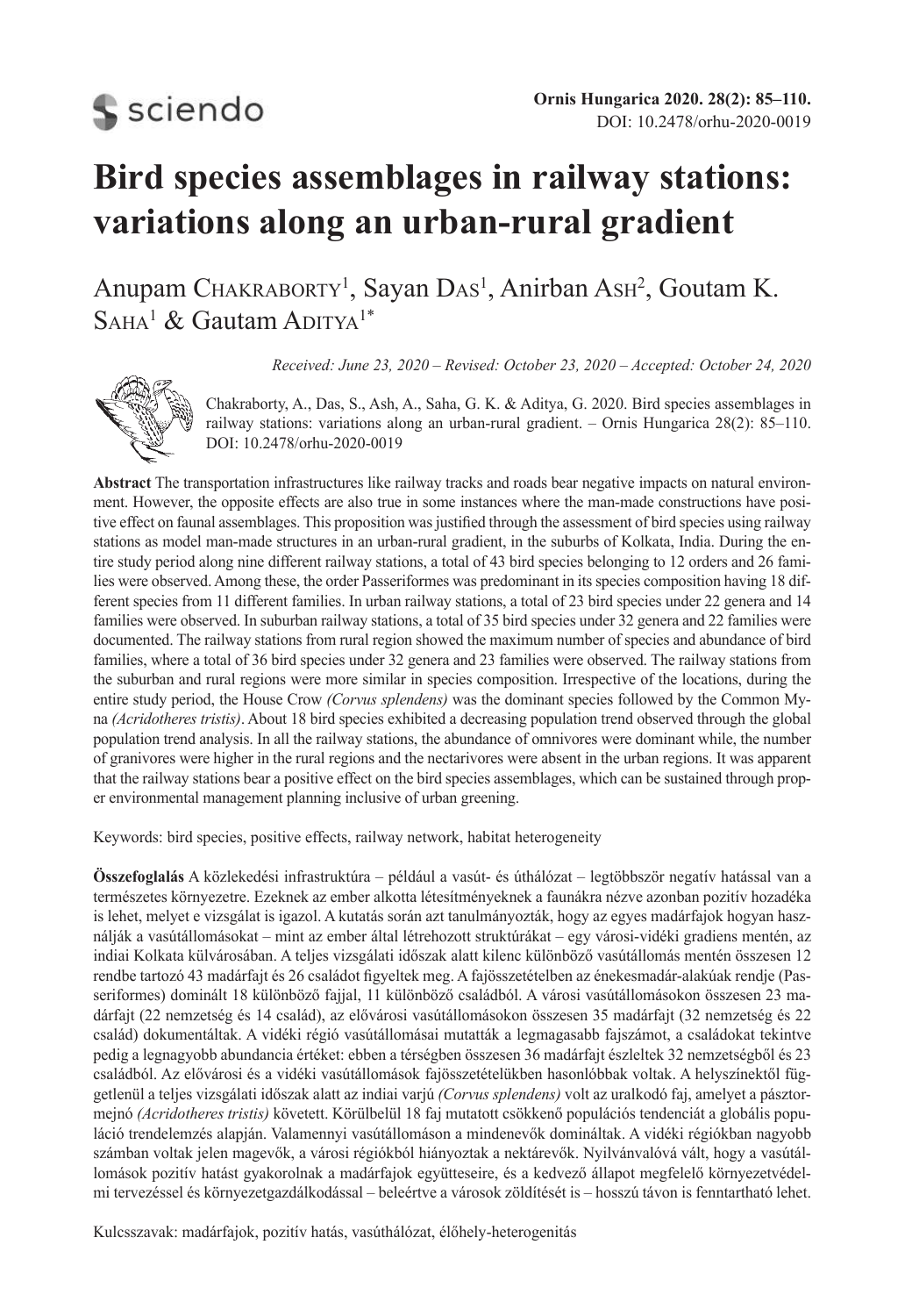### 86 ORNIS HUNGARICA 2020. 28(2)

*<sup>1</sup>Department of Zoology, University of Calcutta, 35 Ballygunge Circular Road, Kolkata 700019. India <sup>2</sup>Department of Zoology, The University of Burdwan, Golapbag, Burdwan 713104. India*

*\*corresponding author, e-mail: gautamaditya2001@gmail.com*

# **Introduction**

Birds are one of the most suitable species to monitor the short and the long-term environmental changes (Koskimies 1989, Bibby 1999, Khan & Naher 2009). Use of birds as indicators for habitat conditions (Canterbury *et al.* 2000, Browder *et al.* 2002,Vallecilo *et al.* 2016), including forests (Pain *et al*. 2004, Venier & Pearce 2004, Aich & Mukhopadhyay 2008, Chatterjee *et al*. 2014), agro-ecosystems (Dhindsa & Saini 1994, Borad *et al*. 2001, Basavarajappa 2006, Sundar & Kittur 2013, Hossain & Aditya 2016) and aquatic bodies (Kumar *et al*. 2006, Kumar & Gupta 2013), biological diversity (Gregory *et al.* 2003, Fraixedas *et al.* 2020) and urbanization (Pollack *et al.* 2017) are well-recognized, apart from the application of birds as flagship species in conserving diversity (Williams *et al.* 2000) and enhancing tourism (Veríssimo *et al.* 2009). Due to an increasing appreciation of the ecosystem services provided by the birds (Whelan *et al*. 2008, Şekercioğlu 2012a, 2012b), the focus for the monitoring, conservation and ecological studies on birds are continued at different biogeographical context (Bradford *et al*. 1998, Browder *et al*. 2002, Lee *et al*. 2004, Sundar & Kittur 2013, Hossain & Aditya 2016). Initiation for the conservation strategies for the birds requires idea about the assemblage pattern at varied spatio-temporal scales. This applies particularly for the conservation initiative in the urban landscapes, which offer habitats for the birds in the form of gardens, parks and green lanes (Chamberlain *et al*. 2009). In comparison to the limited attention given to human-dominated urban biodiversity earlier (Melles *et al*. 2003), in the last few decades, there is an increasing awareness about the faunal biodiversity including birds of urban landscapes and their importance in bio-monitoring and conservation perspectives.

Urban landscapes differ substantially and extensively from natural and semi-natural habitats (Marzluff 2001, Chace & Walsh 2006), in terms of food resources, predator communities (Haskell *et al*. 2001, Sorace 2002), weather conditions (Haggard 1990), and pollution disturbance (Eeva *et al*. 2000). As a consequence, the bird assemblages vary considerably revealed through studiesfrom urban areas of India (Sengupta *et al.* 2014, Kale *et al.* 2018a, 2018b, Pal *et al.* 2019) and elsewhere (Chace & Walsh 2006, Chamberlain *et al.* 2009). In many instances, the rapid urbanization in association with infrastructural revolution leads to extensive modification of natural landscapes that eventually results in a profound restructuring of the preferred habitats of birds (Blair 1996, Chamberlain *et al*. 2009, Morelli *et al*. 2014). As a result, an alteration in the bird species assemblages may be observed along the urbanization gradient with varying levels of the habitat conditions and the degree of disturbances (Gering & Blair 1999, Kale *et al.* 2018a, 2018b, Rodrigues *et al.* 2018, Filloy *et al.* 2019, Pal *et al.* 2019). Although the effects of urbanization on the environmental processes are usually complex and poorly understood, the birds can be considered as bio-monitoring tool to retrieve the consequences on human and wildlife biota (Chace & Walsh 2006, Pollack *et al.* 2017).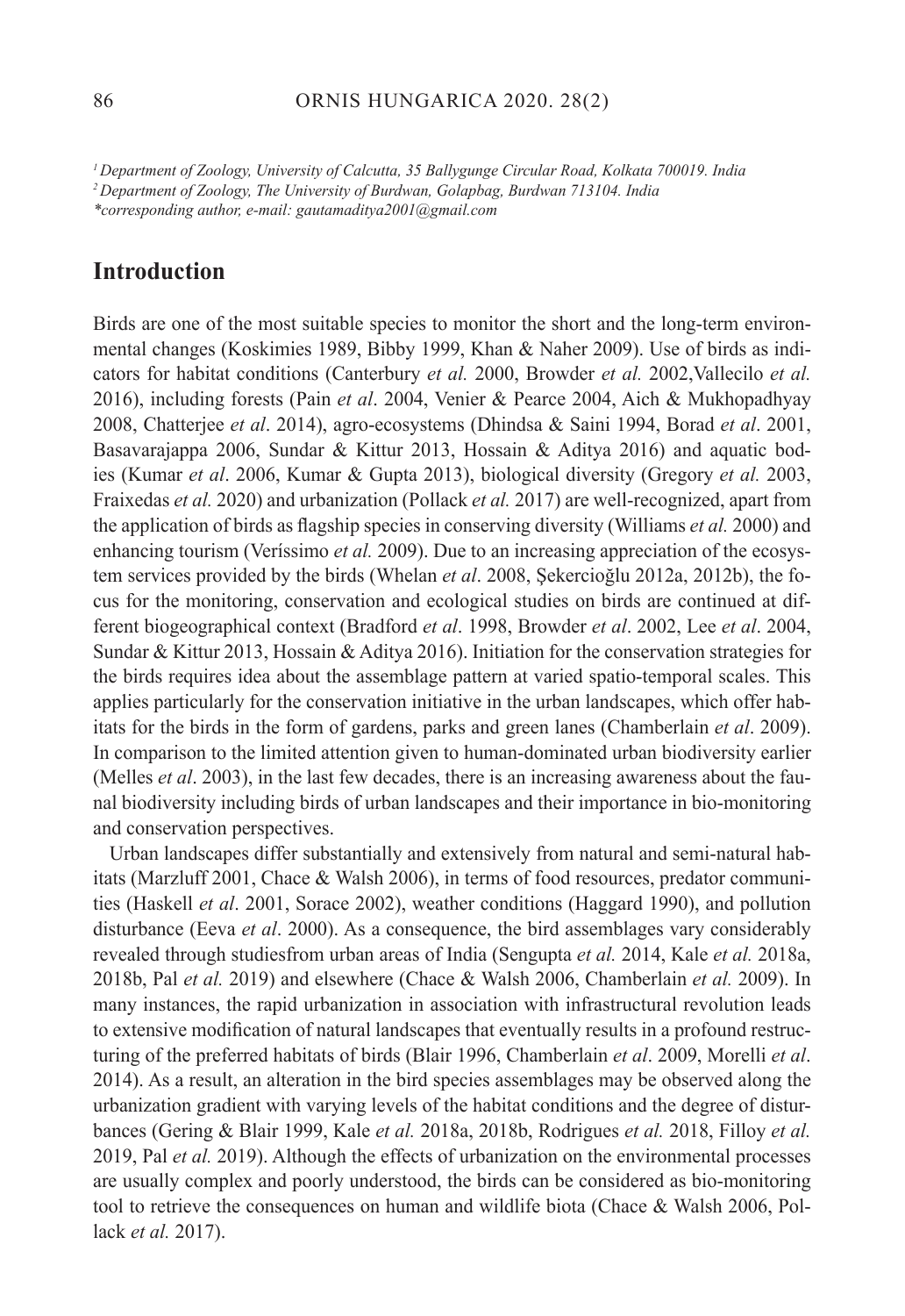An inherent aspect of the urbanization is the increased transportation network in the form of metallic roads and railroads that pose a complete different extent of challenges on the biota (Gilbert 2012), including birds (Beissinger & Osborne 1982, Benítez-López *et al.* 2010, Morelli *et al*. 2014). In addition to the continuous increase of global human population, the improvement in transportation network is now getting more compulsory, therefore, the enlargement of urban regions and associated railway networks is indisputable. Thus, proper knowledge and understanding of the relationships between avian species and railway networks and associated human structures should be beneficial for conservation-focused landscape management (Morelli *et al*. 2014, Wiącek *et al*. 2015). Railways play an essential role in the global transportation service and currently being promoted by various governments because of their superior economic and environmental advantages relative to other transportation means. Apart from economic benefits, railways also present several environmental advantages in contrast to roads, such as lower pollution and reduced land occupancy (Profillidis 2006, Pereira *et al*. 2012), resulting in the growth of the railway network, globally and emergence of the research on railway ecology (Borda-de-Água *et al*. 2017). As a consequence of an increased railway network, the wildlife faces severe challenges in the form of habitat loss, habitat fragmentation, anthropogenic interference, and audio-visual disorder, mortality by collisions, barrier effect, and chemical pollution (Morelli *et al*. 2014, Borda-de-Água *et al*. 2017). Thus, the railway network emerges as a prospective and perceived threat to the wildlife biota, including birds. However, the potential positive consequences of the railway network as well as the rail-associated construction structures on birds are increasingly appreciated (Li *et al*. 2010, van der Ree *et al*. 2011, Morelli *et al*. 2014, Wiącek *et al*. 2015, 2019, 2020, Kaiser-Bonk *et al.* 2019). Some of the plausible positive effects of rail-associated structures includes the marginal vegetation along railways (bridges, shrubs etc.) may provide nesting sites for several species of birds (Wiącek *et al*. 2015, 2019, 2020, Kaiser-Bonk *et al.* 2019), high structures like electricity posts and cables are extensively utilized by many passerine species for perching (DeGregorio *et al*. 2014, Morelli *et al*. 2014), singing and relaxing. The railway platform can also act as a good foraging ground for several species of birds and lastly, some birds utilize railway tracks as a resting site as it becomes heated rapidly during the day and thereby providing protection from cold and windy situations during winter (Morelli *et al*. 2014, Wiącek *et al*. 2015). All these factors render a positive effect on birds and possibly the reason why they are found in higher aggregations near rail-associated structures than in the deeper forest (Wiącek *et al*. 2015, 2019, 2020).

In view of the positive effects of the railway network on the bird species assemblages (Li *et al*. 2010, Morelli *et al*. 2014, Wiącek *et al*. 2015, 2019, 2020, Kaiser-Bonk *et al.* 2019), it would be worthy to evaluate for any variations in the effect against the urban-rural gradient. As a mode of transport, the railway network extends beyond the urban landscapes and more commonly dissects the rural areas including forests. A gradient of urbanization results in a differntial level of bird species richness, including variations in the foraging guilds and similarity in species composition (Kale *et al.* 2018a, 2018b, Pal *et al.* 2019), which may also apply for the railway network connecting urban and rural destinations. In order to justify this proposition, a pioneer attempt was made to explore the bird species diversity in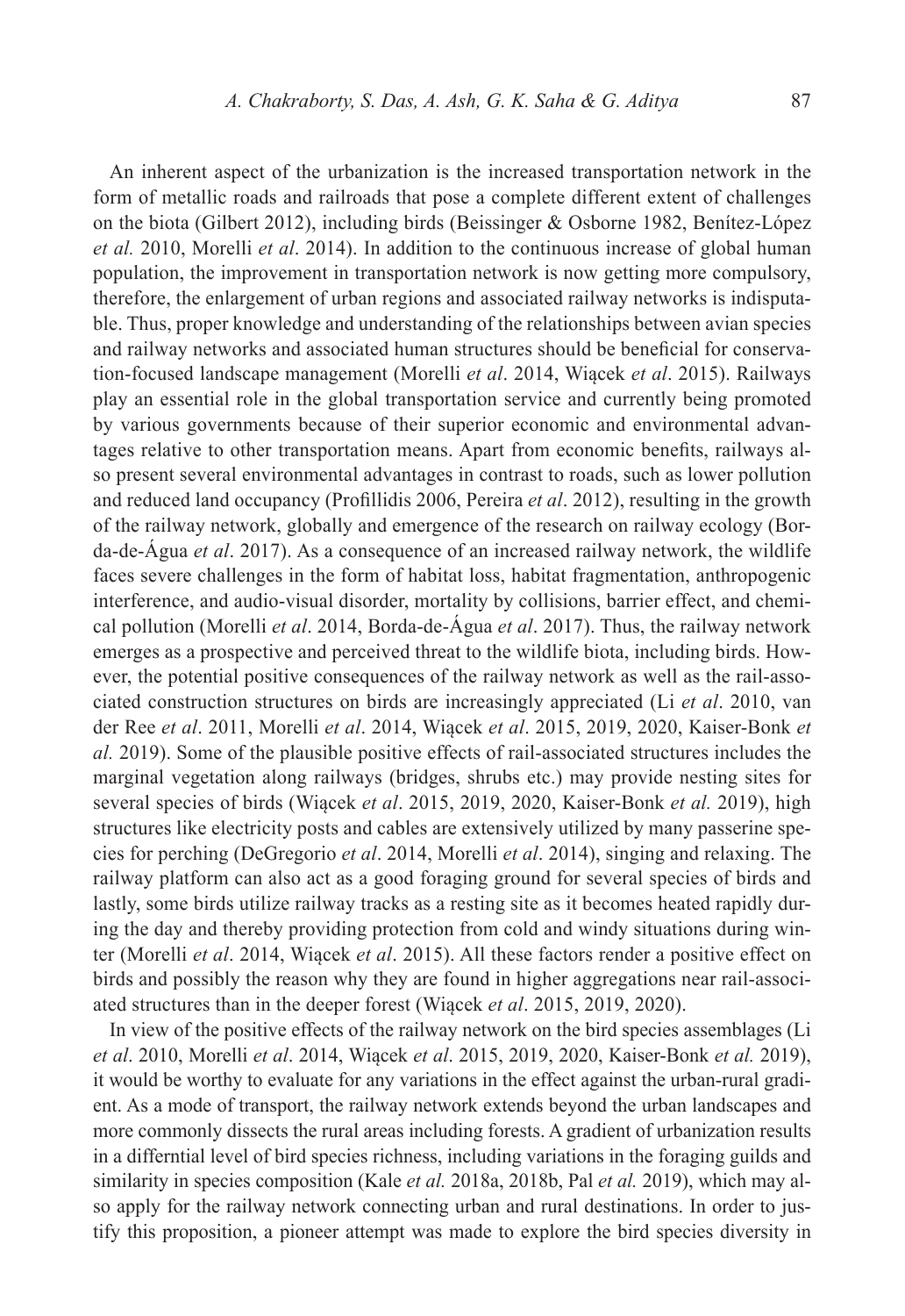railway stations of urban, semi-urban, and rural landscapes of West Bengal, India. The primary objectives of the study were (1) to make a checklist of the birds observed in railway stations, (2) to evaluate the species diversity and the functional diversity of the birds in the railway stations along an urban rural gradient and (3) to evaluate species specific differences in abundance in the railway stations along an urban rural gradient. Elucidation of the species specific benefits derived from the railway network will enhance the sustenance of diversity (Grimmett *et al.* 2016) and the ecosystem services (Whelan *et al*. 2008, Şekercioğlu 2012a, 2012b) of birds, especially in an Indian context. Apart from substantiating the urbanization effect, the results will validate the role of railway stations in supporting bird assemblages and thus, prospects in conservation management.

# **Materials and methods**

#### **Study area**

Our present study on avian biodiversity was carried out between March and May in 2019 in railway stations in West Bengal, India. To carry out the study, nine railway stations were selected randomly in between Howrah railway junction and Barddhaman railway junction *(Figure 1)* of the Eastern Railways section of Indian Railways. Three railway stations [Talandu (23°0'38.43"N; 88°20'44.15"E), Khanyan (23°2'48.03"N; 88°18'55.92"E) and Simlagarh (23°5'46.95"N; 88°13'53.38"E)] were located in rural areas (R), three stations [Baidyabati (22°47'43.28"N; 88°19'55.26"E), Bhadreswar (22°49'42.24"N; 88°20'29.99"E) and Mankundu (22°50'48.99"N; 88°20'48.90"E)] were selected from suburban areas (SU), and the remaining three railway stations [Liluah (22°37'14.88"N; 88°20'21.84"E), Belur (22°38'8.88"N; 88°20'23.27"E) and Uttarpara (22°40'2.99"N; 88°20'28.33"E)] were chosen from urban areas (U). The categorization of urban, suburban, and rural areas was designated based on population size and density. The surroundings of U areas were enriched mainly with large buildings and small factories while the SU areas were surrounded by relatively smaller houses, discrete vegetation as well as small water bodies at the vicinity. The R areas were encircled mainly by agricultural lands and jungles. All of these nine stations covered three districts (Howrah, Hooghly, and Purba Bardhaman) of West Bengal, India. The average temperature in the studied areas varied from 35–45 ºC in summer (March to May), relative humidity lied between 50 and 75%, depending on weather conditions with an average annual rainfall of 150 mm for the concerned area.

#### **Methodology**

The birds were observed and counted in sampling sites for three consecutive months from March to May in 2019. Each site was intensely surveyed twice every month at an interval of two weeks. Adopting line transect method and maintaining constant transect length the surveys were carried out in each selected railway station in the morning time (between 6:00 AM to 9:00 AM) and in the afternoon (from 3:00 PM to 6:00 PM) depending on the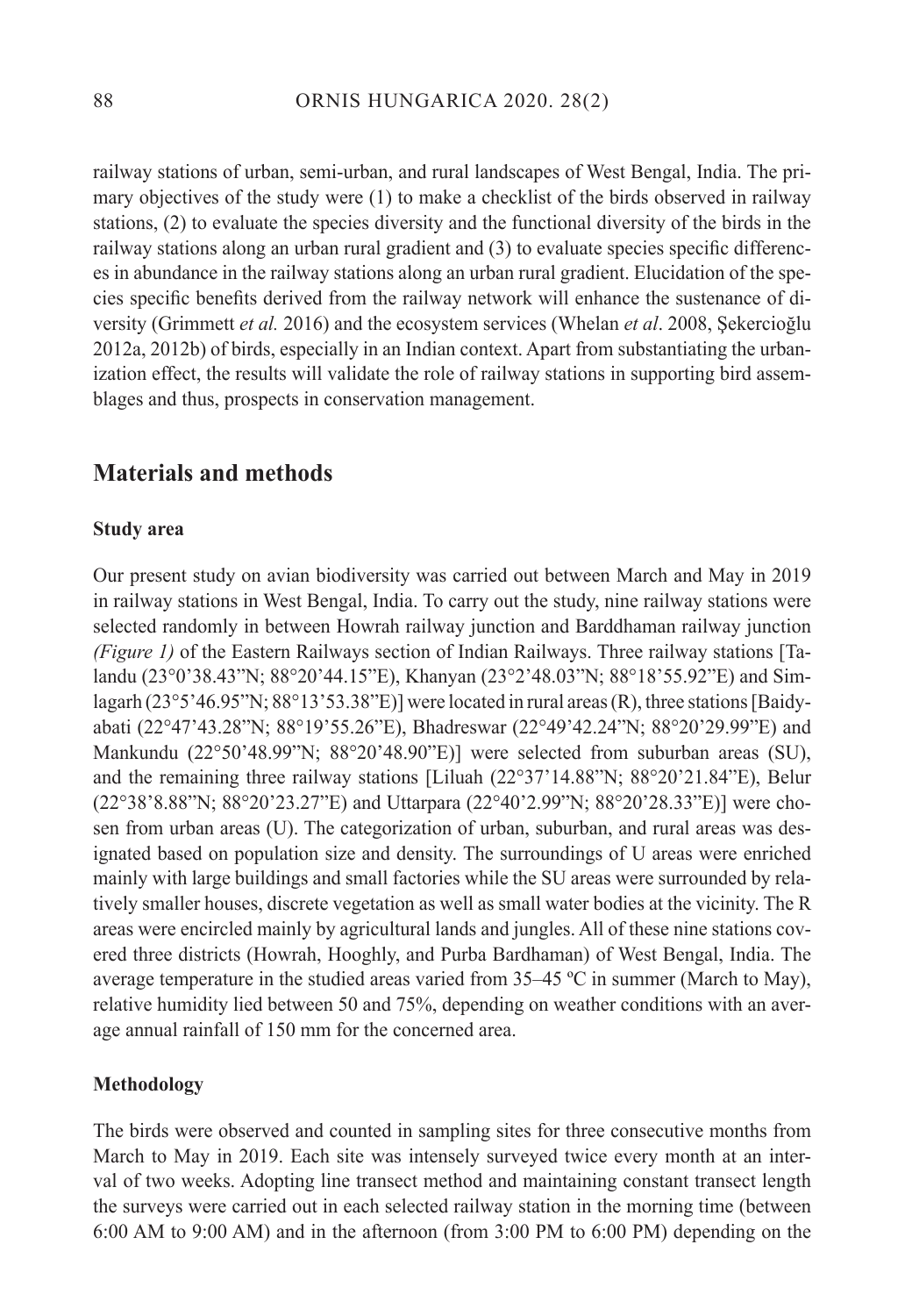

- Figure 1. Map of India with the study areas including nine railway stations in West Bengalbeing highlighted. Three stations (Talandu, Khanyan and Simlagarh) were chosen from rural areas (R), three stations (Baidyabati, Bhadreswar and Mankundu) were from suburban areas (SU) and other three railway stations (Liluah, Belur and Uttarpara) were taken from urban areas (U)
- 1. ábra A vizsgálati terület térképe, 9 nyugat-bengáliai vasútállomás megjelölésével. Három állomás (Talandu, Khanyan és Simlagarh) vidéki (R), három állomás (Baidyabati, Bhadreswar és Mankundu) elővárosi (SU) és három állomás (Liluah, Belur és Uttarpara) városi (U) területről lett választva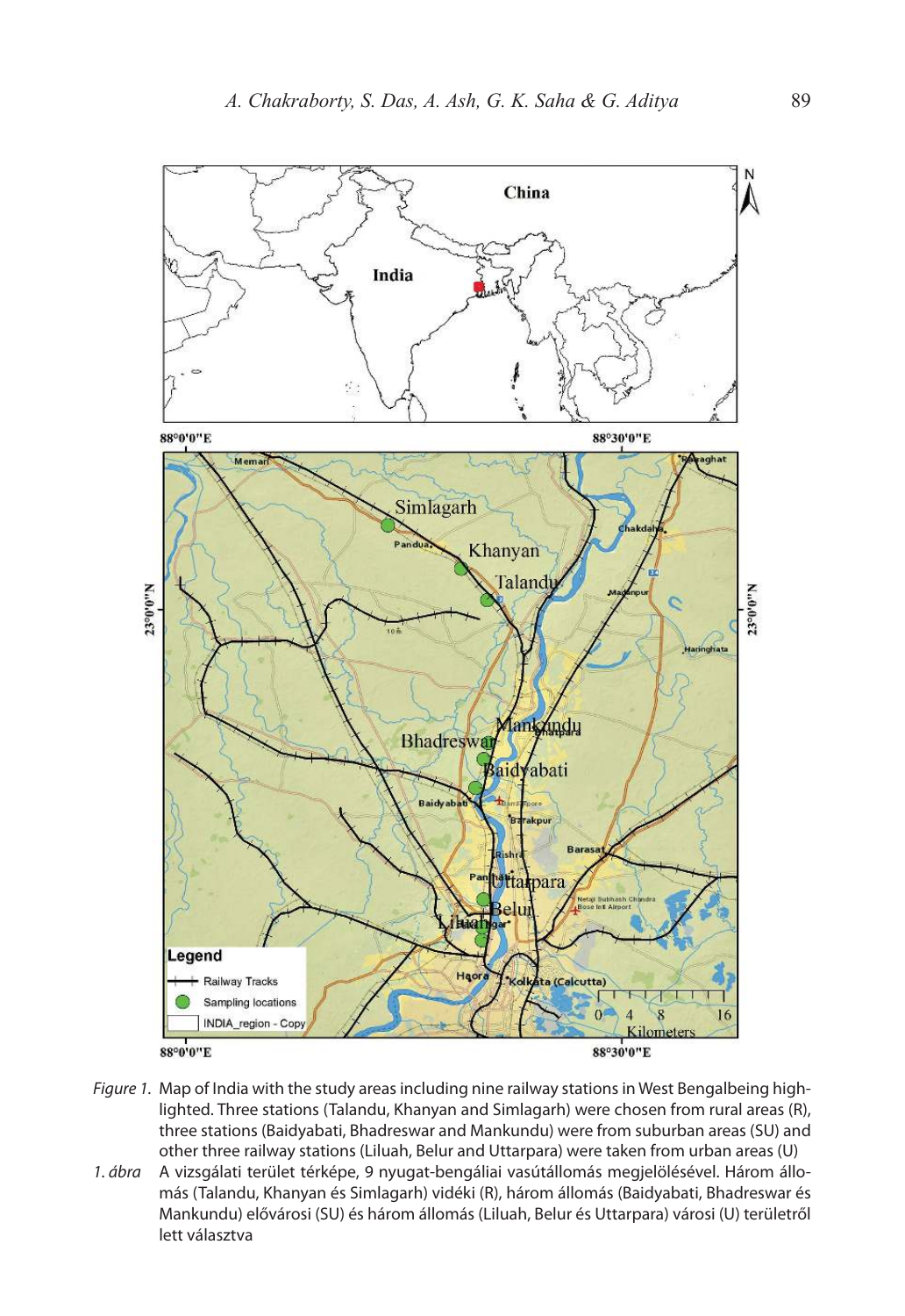day length when the birds were found to be more active (Buckland *et al*. 1993, Bibby *et al*. 2000). The starting point and the direction of transects were often arbitrary. Each survey site was visited six times throughout the study period, three times in the morning time and three times in the afternoon. Cloudy and overcast days were strictly avoided for a field visit. The birds were observed either by unaided eyes or by binocular (Olympus 7x21 PS III) depending upon distance and photographs were captured by Nikon P900 for documentation of the avifauna. Based on observations and captured photographs, birds were identified (Ali 1996, Grimmett *et al*. 2016) and recorded for tabulation and statistical analysis. In some cases, birds' calls were used as an identifying key. The taxonomic categorization of bird species was made by following Praveen *et al*. 2016. During the survey period, the foraging behaviours, nesting and resting positions, areas of displaying and singing as well as their overall activities were observed.

#### **Data analysis**

The information about the status of global population trends for each observed bird species was collected from the IUCN Red List (del Hoyo *et al*. 1996). Foraging guilds were determined by examining their feeding habitat and categorized into six feeding guilds i.e. carnivore (Car), omnivore (Omn), nectarivore (Nect), granivore (Gran), insectivore (Ins) and frugivore (Frug) (Ali & Ripley 1980, Hutto 1986). To obtain the diversity indices of bird abundance, the data taken from each study site from three areas (U, SU and R) were analyzed separately by using Biodiversity Pro software (McAleece *et al*. 1997, Biodiversity Professional; Scottish Association for Marine Science and the Natural History Museum, London, UK). Species richness (S) was calculated by summing the number of different species present in that area (Mukherjee *et al*. 2015, Issa 2019). Diversity of species was represented by calculating Shannon diversity index  $[H^{\prime}=\sum_{i}(P_i \ln P_i)]$ , Simpson's Index of diversity  $[(1-D)=1-\frac{2\ln(1-1)}{N(N-1)}]$ , where P<sub>i</sub> is the proportion of total samples belonging to the *i*<sup>th</sup> species, n is the total number of birds belongs to a particular species and N includes the total number of birds of all species (Magurran 1988). To compare the similarity of population size of each bird species in an area, the evenness  $[J=H'/H_{max}]$  was calculated. Fisher's alpha ( $\alpha$ ) is a parametric diversity index was estimated to analyse diversity within the population. The Margalef's richness was estimated as  $[D_{Mg}=(S-1)/\ln N]$ , (Margalef 1958), where S is the total number of avian species and N is the total number of individuals. The relationship among species richness  $(S)$ , information  $(H)$ , and evenness  $(J)$  in the samples was made by SHE analysis (Buzas & Hayek 1998). The proximity and similarity of avifaunal community structures of three different habitats (U, SU and R), in terms of species composition was estimated by the Jaccard coefficient  $(Jc = \frac{M}{M+N})$  and Sorensen coefficient  $(Sc = \frac{2 \times C}{A+B})$ , where M denotes the number of common species between communities, N is the total number of unique species present in both communities, C is the common species between two habitats, whereas the components A and B are the number of bird species at two different habitats proposed to be compared for similarity (Ludwig & Reynolds 1988, Krebs 1999). Agglomerative hierarchical clustering (AHC) was carried out based on the Pearson's similarity coefficient of habitat types and avian species richness associated to these habitats. To comment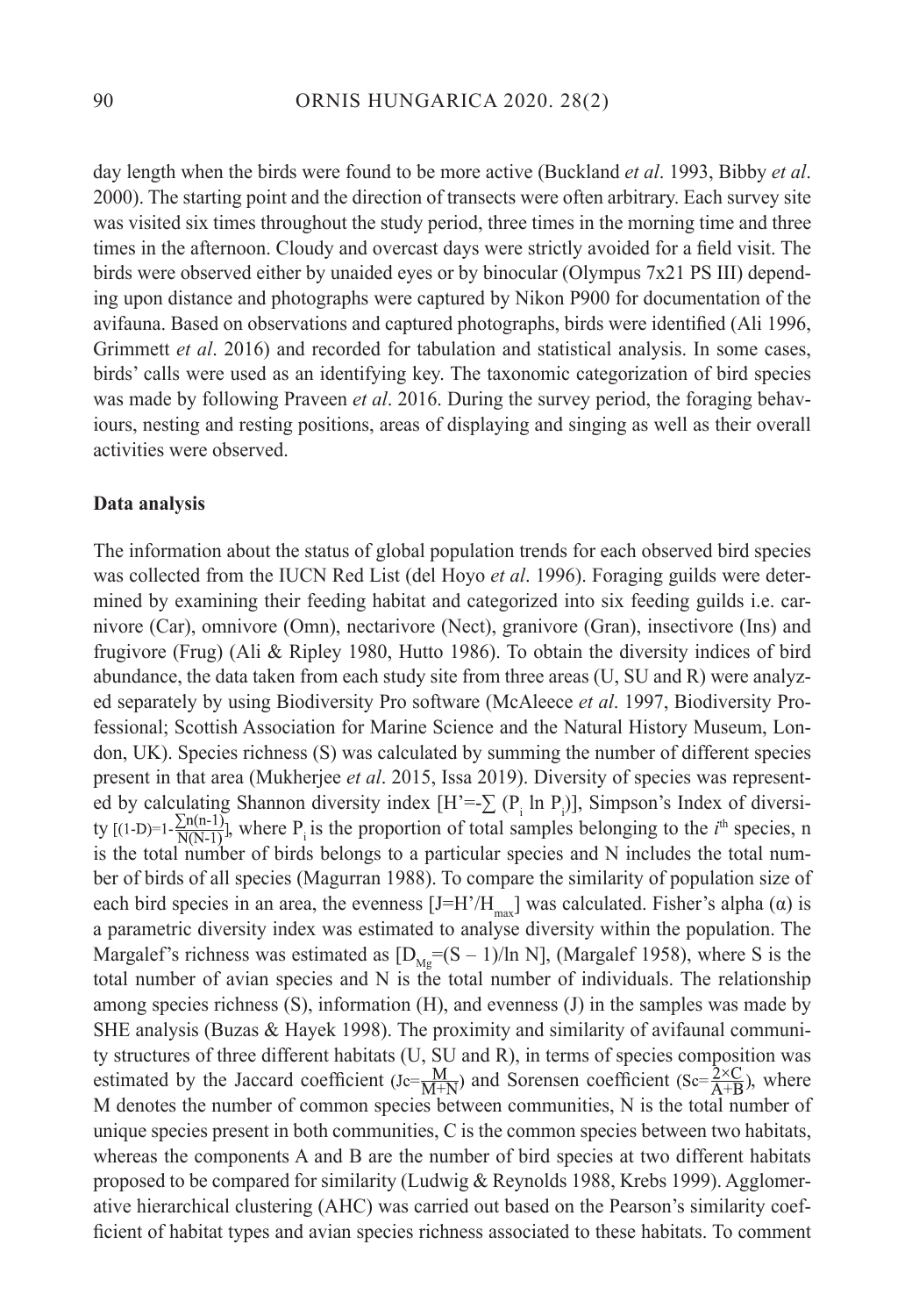on the variation in abundance of different species along the urban gradients, a mixed model ANOVA was performed with the species as the repeated factors and the urban, suburban and rural regions as the fixed factors. In order to specify if there were any difference in their abundance related to time of the day variation, ANOVA was performed (Zar 1999). All abundance data were presented as mean $\pm$ SE and significance were tested at  $p$ <0.05. Diversity index, species richness, evenness and associated analysis were performed by using Biodiversity Pro (2.0) software. The statistical analyses were performed following Zar (1999) using the XLSTAT software (Addinsoft 2010).

## **Result**

#### **Bird species records and their relative abundance**

During the entire study along the nine different railway stations irrespective of urban to rural gradient, a total of 43 bird species belong to 12 orders and 26 families were observed *(Table 1)*. Among the recorded birds, the order Passeriformes was predominant on its species composition having 18 different species from 11 different families. In urban railway stations (U), a total of 23 bird species belongs to 22 genera and 14 families were observed. The maximum number of bird species recorded in U sites were under family Columbidae with 4 species (17.40%) followed by Sturnidae with 3 species (13.04%), Apodidae, Cuculidae, Corvidae, and Ardeidae, each containing 2 species (8.70% each) and Accipitridae, Cisticolidae, Dicruridae, Passeridae, Pycnonotidae, Phalacrocoracidae, Picidae, Psittaculidae, each with 1 species (4.35% each). In suburban railway stations (SU), a total of 35 bird species belongs to 32 genera and 22 families were documented. The maximum number of species recorded in SU were under the families Columbidae, Corvidae, Sturnidae, and Ardeidae, each having 3 species (8.60% each), followed by Apodidae, Cuculidae, Cisticolidae, Nectariniidae, and Pycnonotidae, with 2 species (5.71% each) and Accipitridae, Jacanidae, Alcedinidae, Rallidae, Dicruridae, Hirundinidae, Leiothrichidae, Muscicapidae, Oriolidae, Passeridae, Phalacrocoracidae, Megalaimidae and Picidae, each having 1 species (2.85% each). Nevertheless, railway stations from rural regions (R) showed the highest number of species and abundance of bird families, where a total of 36 bird species were recorded throughout the study period which belongs to 32 genera and 23 families. In rural regions (R) the maximum number of species listed under families Columbidae, Corvidae, and Sturnidae each of which has 3 species (8.3% each), followed by Apodidae, Alcedinidae, Cuculidae, Nectariniidae, Pycnonotidae, Ardeidae, and Megalaimidae, each with 2 species (5.6% each), and Anatidae, Rallidae, Cisticolidae, Dicruridae, Leiothrichidae, Muscicapidae, Oriolidae, Passeridae, Ciconiidae, Phalacrocoracidae, Threskiornithidae, Picidae, and Psittaculidae, each having 1 species (2.8% each). The possible variations in the relative abundance of different observed families in three different sites (U, SU and R) might be due to the alterations in habitat conditions. The relative abundance of bird species *(Figure 2)* and the abundance of families *(Figure 3)* were highest in the rural railway stations followed by suburban and urban areas.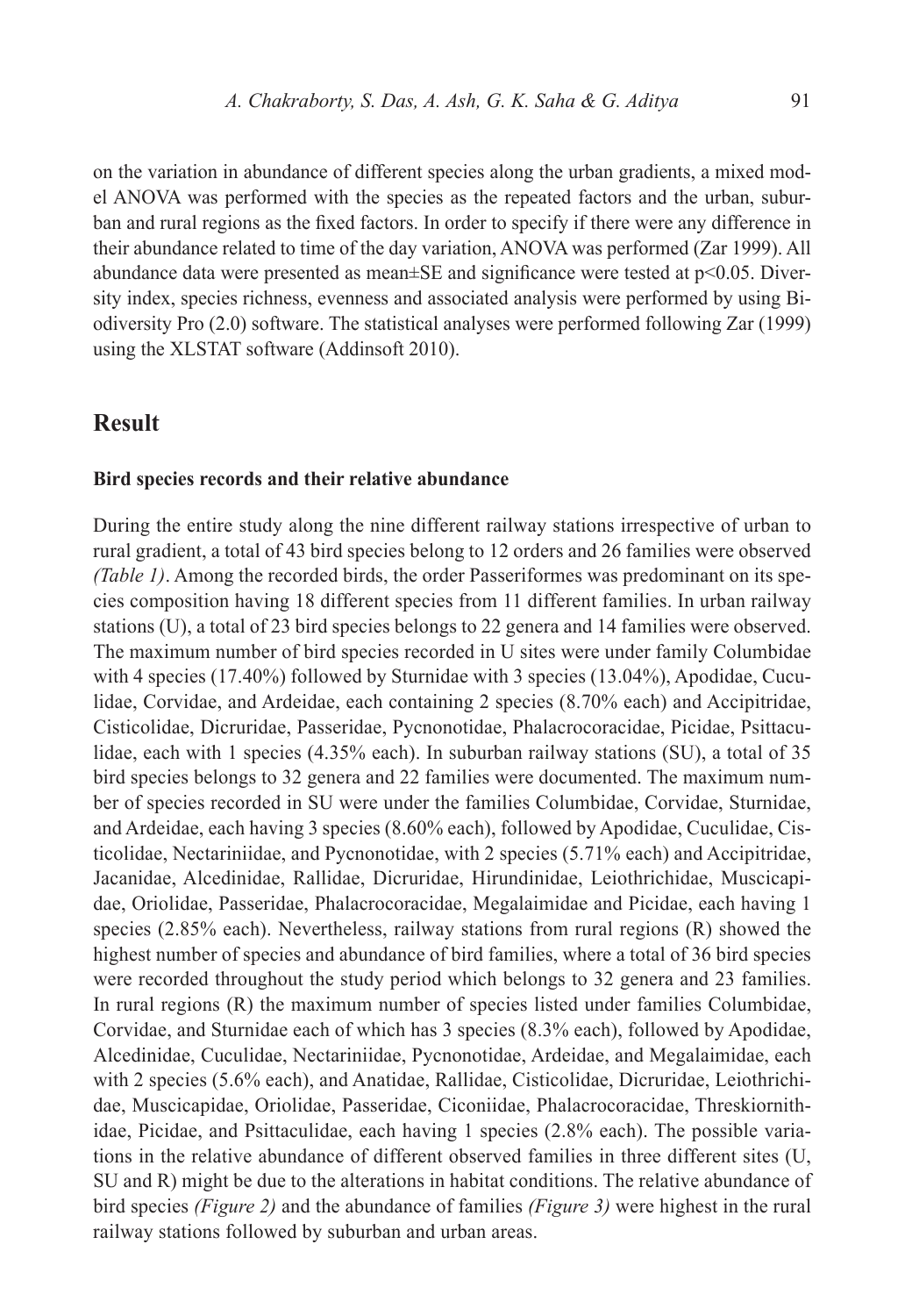- Table 1. List of bird species with their relative abundance (mean ± SE) in urban railway station (U), suburban railway station (SU) and rural railway station (R) sites of West Bengal, India, recorded during study period, together with their feeding guilds (Car = carnivore, Omn = omnivore, station (R) sites of West Bengal, India, recorded during study period, together with their feeding guilds (Car = carnivore, Omn = omnivore, Nect = nectarivore, Gran = granivore, Ins = insectivore and Frug = frugivore) and global population trend (ST= stable, IN= increasing, DE= Nect = nectarivore, Gran = granivore, Ins = insectivore and Frug = frugivore) and global population trend (ST= stable, IN= increasing, DE= List of bird species with their relative abundance (mean  $\pm$  SE) in urban railway station (U), suburban railway station (SU) and rural railway decreasing and UN= unknown) decreasing and UN= unknown) Table 1.
	- 1. táblázat A madárfajok relatív abundancia értékei (átlag ±standard hiba) városi (U), elővárosi (SU) és vidéki (R) vasútállomásokon, Nyugat-Bengália, 1. táblázat A madárfajok relatív abundancia értékei (átlag ±standard hiba) városi (U), elővárosi (SU) és vidéki (R) vasútállomásokon, Nyugat-Bengália, India területén, a táplálkozási guildek (Car = ragadozó, Omn = mindenevő, Nest = nektárfogyasztó, Gran = magevő, Ins = rovarevő, Frug = India területén, a táplálkozási guildek (Car = ragadozó, Omn = mindenevő, Nest = nektárfogyasztó, Gran = magevő, Ins = rovarevő, Frug = gyümölcsevő) és a globális populációs trendek (ST = stabil, IN = növekvő, DE = csökkenő, UN = ismeretlen) feltüntetésével gyümölcsevő) és a globális populációs trendek (ST = stabil, IN = növekvő, DE = csökkenő, UN = ismeretlen) feltüntetésével

| Family                  | Common and Scientific Name                                          | Feeding Guild | <b>Global Trend</b> | $\Rightarrow$   | SU              | $\propto$       |
|-------------------------|---------------------------------------------------------------------|---------------|---------------------|-----------------|-----------------|-----------------|
| Order: Accipitriformes  |                                                                     |               |                     |                 |                 |                 |
| Accipitridae            | Milvus migrans (Boddaert, 1783)<br><b>Black Kite</b>                | Omn           | $\leq$              | $4.33 + 0.65$   | $0.44 \pm 0.18$ | $\circ$         |
| Order: Anseriformes     |                                                                     |               |                     |                 |                 |                 |
| Anatidae                | Dendrocygna javanica (Horsfield, 1821)<br>Lesser Whistling-duck     | Omn           | ă                   | $\circ$         | $\circ$         | $0.17 + 0.17$   |
| Order: Caprimulgiformes |                                                                     |               |                     |                 |                 |                 |
| Apodidae                | Cypsiurus balasiensis (Gray, 1829)<br>Asian Palm Swift              | lns           | 5                   | $1.61 \pm 0.51$ | $1.11 \pm 0.32$ | $1.28 + 0.35$   |
|                         | Apus affinis (Gray, 1830)<br>Indian House Swift                     | $\frac{2}{3}$ | $\leq$              | $1.28 + 0.46$   | $0.94 + 0.29$   | $0.39 + 0.16$   |
| Order: Charadriiformes  |                                                                     |               |                     |                 |                 |                 |
| Jacanidae               | Metopidius indicus (Latham, 1790)<br>Bronze-winged Jacana           | Omn           | $\leq$              | 0               | $0.22 \pm 0.12$ | $\circ$         |
| Order: Columbiformes    |                                                                     |               |                     |                 |                 |                 |
| Columbidae              | Columba livia (Gmelin, 1789)<br>Rock Dove                           | Gran          | Ь                   | $7.22 \pm 2.21$ | $2.56 + 0.73$   | $8 + 0.95$      |
|                         | Streptopelia decaocto (Frivaldszky, 1838)<br>Eurasian Collared Dove | Gran          | $\leq$              | $0.11 \pm 0.07$ | $1.17 \pm 0.47$ | $3.17 \pm 0.58$ |
|                         | Spilopelia chinensis (Scopoli, 1786)<br>Spotted Dove                | Gran          | $\leq$              | $1.72 \pm 0.45$ | $1.17 \pm 0.34$ | $1.94 \pm 0.39$ |
|                         | Treron phoenicopterus (Latham, 1790)<br>Yellow-footed Green Pigeon  | Gran          | $\leq$              | $0.44 \pm 0.35$ | $\circ$         | $\circ$         |

## 92 ORNIS HUNGARICA 2020. 28(2)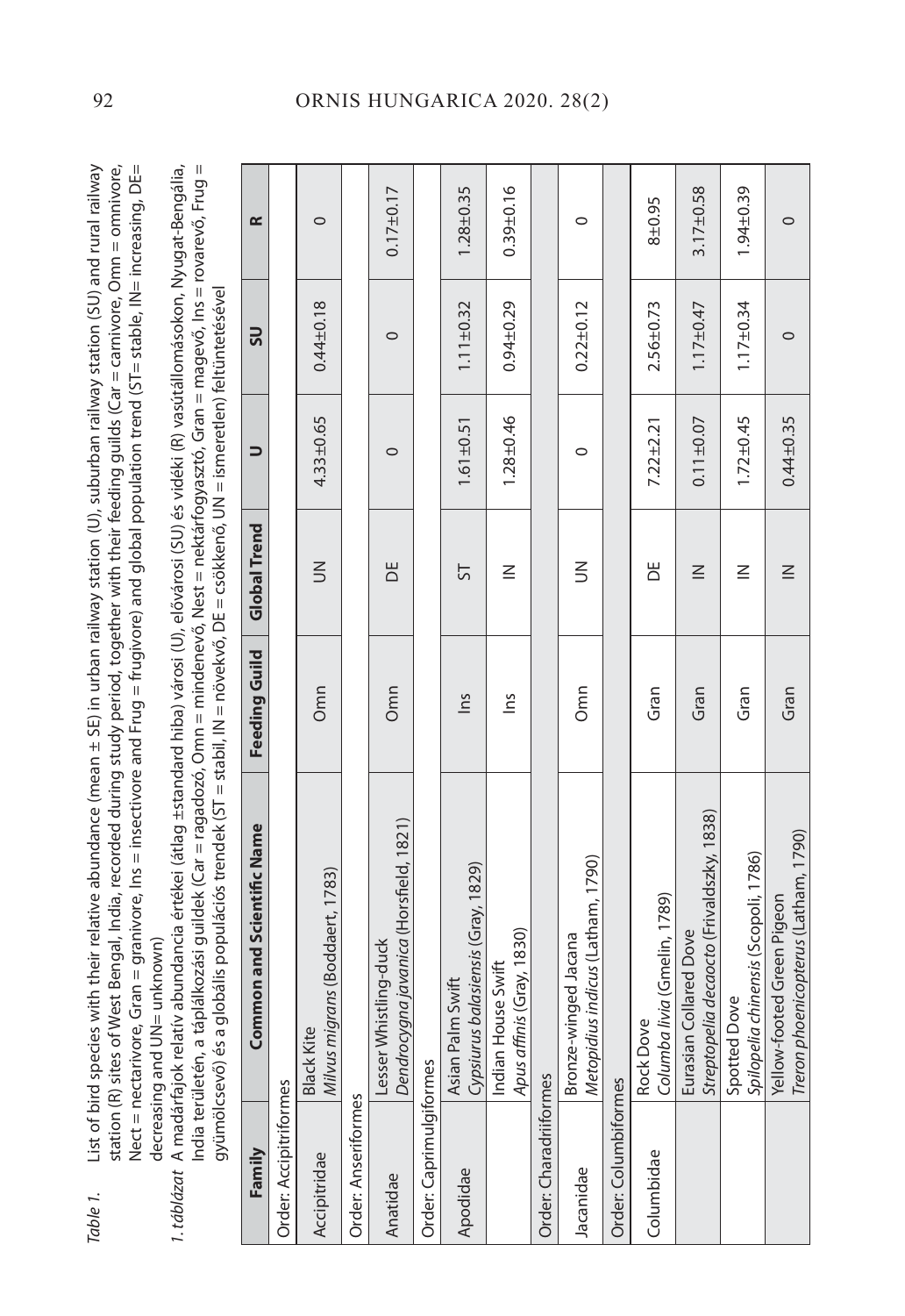| Family               | <b>Common and Scientific Name</b>                                | <b>Feeding Guild</b> | <b>Global Trend</b> | コ               | SU               | $\approx$        |
|----------------------|------------------------------------------------------------------|----------------------|---------------------|-----------------|------------------|------------------|
| Order: Coraciiformes |                                                                  |                      |                     |                 |                  |                  |
| Alcedinidae          | Pelargopsis capensis (Linnaeus, 1766)<br>Stork-billed Kingfisher | Ğ                    | ă                   | $\circ$         | $\circ$          | $0.06 + 0.05$    |
|                      | Halcyon smymensis (Linnaeus, 1758)<br>White-breasted Kingfisher  | Ğ                    | $\leq$              | $\circ$         | $0.22 \pm 0.22$  | $0.28 + 0.1$     |
| Order: Cuculiformes  |                                                                  |                      |                     |                 |                  |                  |
| Cuculidae            | Centropus sinensis (Stephens, 1815)<br>Coucal<br>Greater         | Omn                  | 5                   | $0.17 + 0.09$   | $0.06 + 0.05$    | $\circ$          |
|                      | Eudynamys scolopaceus (Linnaeus, 1758)<br>Asian Koel             | Omn                  | 55                  | $1.78 + 0.41$   | $0.61 \pm 0.14$  | $1 + 0.16$       |
|                      | Hierococcyx varius (Vahl, 1797)<br>Common Hawk-cuckoo            | $\frac{2}{10}$       | 5                   | 0               | $\circ$          | $0.11 \pm 0.07$  |
| Order: Gruiformes    |                                                                  |                      |                     |                 |                  |                  |
| Rallidae             | Amauromis phoenicurus (Pennant, 1769)<br>White-breasted Waterhen | Omn                  | $\leq$              | $\circ$         | $0.11 \pm 0.11$  | $0.11 \pm 0.07$  |
| Order: Passeriformes |                                                                  |                      |                     |                 |                  |                  |
| Cisticolidae         | Plain Prinia<br><i>Prinia inornata (Sykes,</i> 1832)             | $\frac{2}{10}$       | 5                   | $\circ$         | $0.11 \pm 0.07$  | $\circ$          |
|                      | Orthotomus sutorius (Pennant, 1769)<br>Common Tailorbird         | $\frac{1}{2}$        | 5                   | $1.11 \pm 0.40$ | $1.06 + 0.28$    | $1 + 0.16$       |
| Corvidae             | Dendrocitta vagabunda (Latham, 1790)<br>Rufous Treepie           | $\tilde{m}$          | ăΡ                  | $0.33 \pm 0.19$ | $0.78 + 0.24$    | $0.06 + 0.05$    |
|                      | Corvus splendens (Vieillot, 1817)<br>House Crow                  | Omn                  | 55                  | $16.5 + 2.02$   | $17.44 \pm 2.55$ | $16.17 \pm 1.91$ |
|                      | Corvus macrorhynchos (Wagler, 1827)<br>Large-billed Crow         | Omn                  | 5                   | $\circ$         | $0.06 + 0.05$    | $0.67 + 0.21$    |

5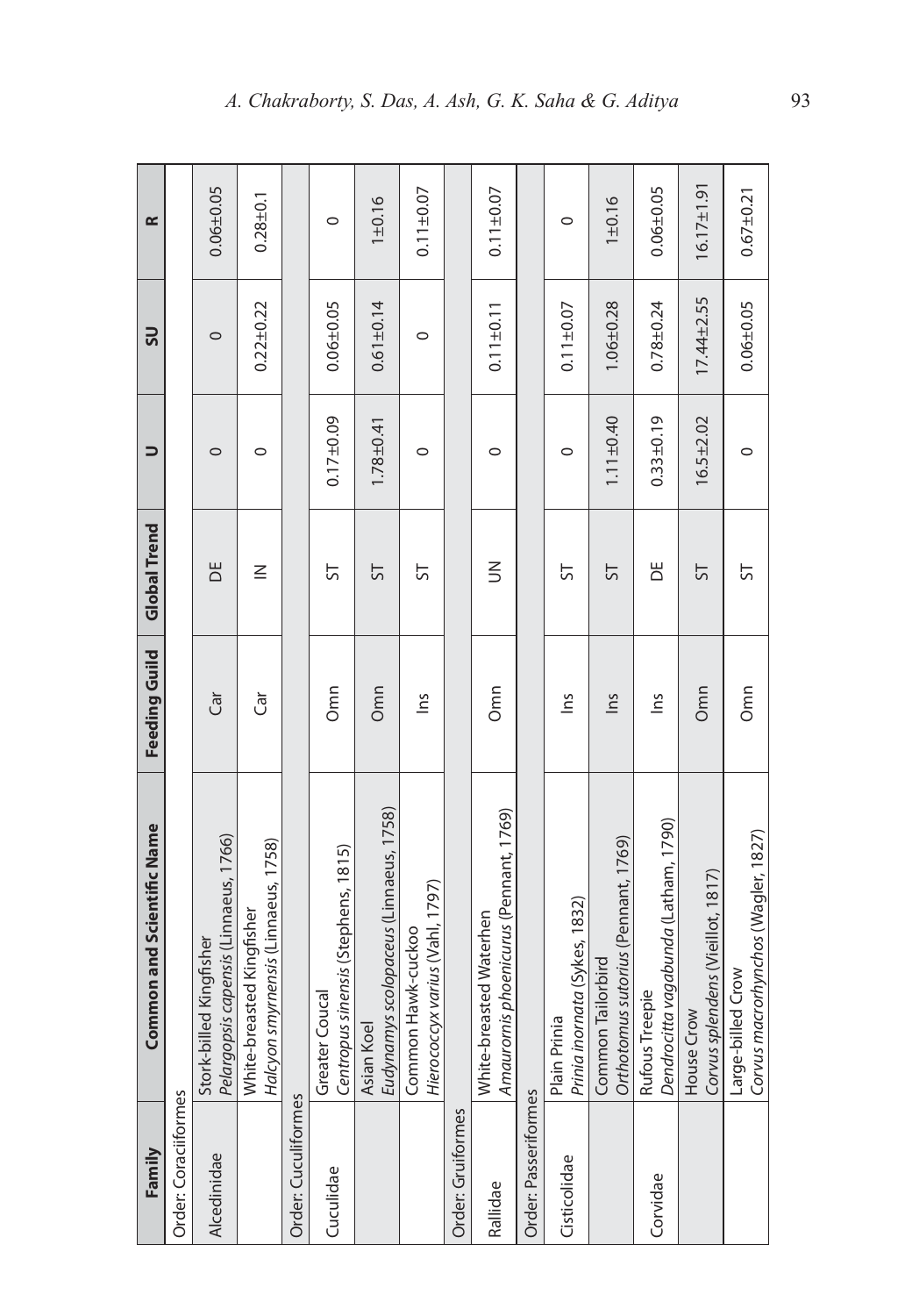| Family               | Common and Scientific Name                                        | Feeding guild | <b>Global Trend</b> | $\Rightarrow$   | SU               | $\approx$        |
|----------------------|-------------------------------------------------------------------|---------------|---------------------|-----------------|------------------|------------------|
| Order: Passeriformes |                                                                   |               |                     |                 |                  |                  |
| Dicruridae           | Dicrurus macrocercus (Vieillot, 1817)<br><b>Black Drongo</b>      | Sul           | $\leq$              | $0.33 \pm 0.11$ | $0.50 + 0.21$    | $1.17 + 0.27$    |
| Hirundinidae         | Hirundo rustica (Linnaeus, 1758)<br>Barn Swallow                  | Σu            | ă                   | $\circ$         | $0.44 + 0.44$    | $\circ$          |
| Leiothrichidae       | Jungle Babbler<br><i>Turdoides striata (</i> Dumont, 1823)        | Omn           | 55                  | $\circ$         | $0.83 + 0.35$    | $0.22 \pm 0.22$  |
| Muscicapidae         | Copsychus saularis (Linnaeus, 1758)<br>Magpie-robin<br>Oriental   | $\tilde{m}$   | 55                  | $\circ$         | $0.33 + 0.18$    | $0.28 + 0.11$    |
| Nectariniidae        | Leptocoma zeylonica (Linnaeus, 1766)<br>Purple-rumped Sunbird     | <b>Nect</b>   | 55                  | $\circ$         | $0.44 + 0.27$    | $0.56 + 0.44$    |
|                      | Cinnyris asiaticus (Latham, 1790)<br>Purple Sunbird               | <b>Nect</b>   | 5                   | $\circ$         | $0.17 + 0.09$    | $0.11 \pm 0.11$  |
| Oriolidae            | Black-hooded Oriole<br><i>Oriolus xanthornus</i> (Linnaeus, 1758) | Omn           | 55                  | $\circ$         | $0.22 + 0.10$    | $0.06 + 0.05$    |
| Passeridae           | Passer domesticus (Linnaeus, 1758)<br>House Sparrow               | Omn           | Ъ                   | $0.33 \pm 0.14$ | $1.50 + 0.42$    | $1.56 + 0.47$    |
| Pycnonotidae         | Pycnonotus jocosus (Linnaeus, 1758)<br>Red-whiskered Bulbul       | Omn           | ă                   | $\circ$         | $1.00 + 0.49$    | $0.11 \pm 0.11$  |
|                      | Pycnonotus cafer (Linnaeus, 1766)<br>Red-vented Bulbul            | Omn           | $\leq$              | $1.44 \pm 0.44$ | $2.72 \pm 0.55$  | $6.00 + 1.11$    |
| Sturnidae            | Gracupica contra (Linnaeus, 1758)<br>Asian Pied Starling          | Omn           | $\leq$              | $0.56 + 0.22$   | $3.44 \pm 0.84$  | $13.33 \pm 1.30$ |
|                      | Acridotheres tristis (Linnaeus, 1766)<br>Common Myna              | Omn           | $\leq$              | 10.39±0.98      | $11.00 \pm 1.48$ | $12.94 \pm 1.00$ |
|                      | Acridotheres fuscus (Wagler, 1827)<br>Jungle Myna                 | Omn           | ЪË                  | $0.17 \pm 0.16$ | $0.22 \pm 0.13$  | $1.00 + 0.32$    |

# 94 ORNIS HUNGARICA 2020. 28(2)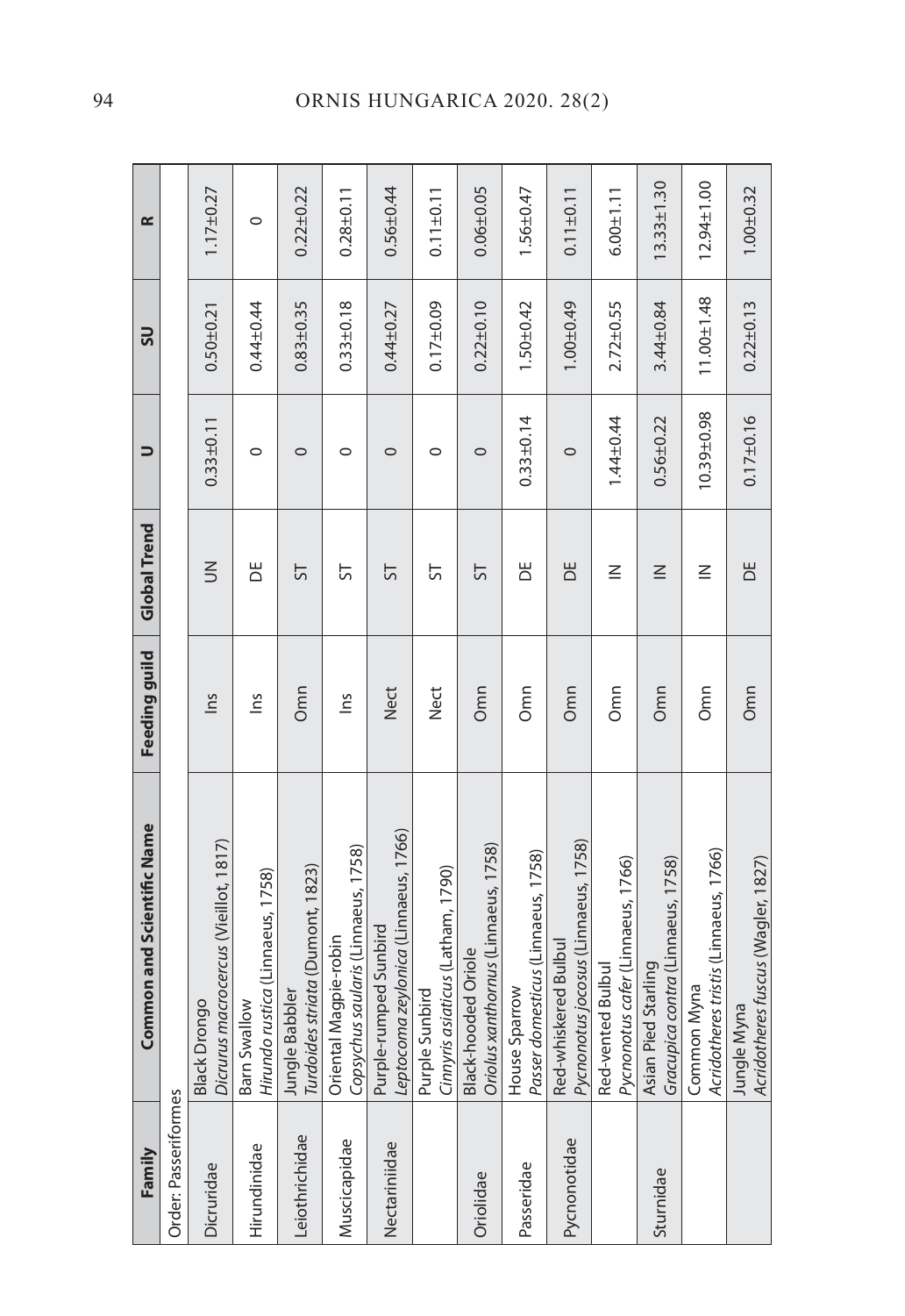| Family                | <b>Common and Scientific Name</b>                                            | Feeding guild  | <b>Global Trend</b> | コ               | <u>SS</u>       | œ               |
|-----------------------|------------------------------------------------------------------------------|----------------|---------------------|-----------------|-----------------|-----------------|
| Order: Pelecaniformes |                                                                              |                |                     |                 |                 |                 |
| Ardeidae              | grayii (Sykes, 1832)<br>Pond-heron<br>Ardeola<br>Indian F                    | Ğ              | $\leq$              | $0.06 + 0.05$   | $2.22 \pm 0.56$ | $0.06 + 0.05$   |
|                       | Bubulcus ibis (Linnaeus, 1758)<br>Cattle Egret                               | Ğ              | $\leq$              | $2.06 + 0.90$   | $10.56 + 7.40$  | $6.39 \pm 1.72$ |
|                       | Egretta garzetta (Linnaeus, 1766)<br>Little Egret                            | Ğ              | $\leq$              | $\circ$         | $0.11 \pm 0.08$ | $\circ$         |
| Ciconiidae            | Anastomus oscitans (Boddaert, 1783)<br>Asian Openbill                        | đ              | $\leq$              | $\circ$         | $\circ$         | $0.56 + 0.33$   |
| Phalacrocoracidae     | Microcarbo niger (Vieillot, 1817)<br>Little Cormorant                        | Ğ              | $\leq$              | $2.94 \pm 1.67$ | 1.56±0.49       | $2.00 + 0.32$   |
| Threskiornithidae     | s falcinellus (Linnaeus, 1766)<br>lbis<br>Glossy<br>Plegadis                 | Ğ              | Ж                   | 0               | 0               | $0.50 + 0.25$   |
| Order: Piciformes     |                                                                              |                |                     |                 |                 |                 |
| Megalaimidae          | Psilopogon haemacephalus (Statius Müller,<br>smith Barbet<br>Copper<br>1776) | Frug           | $\leq$              | $\circ$         | $0.44 + 0.29$   | $0.11 \pm 0.11$ |
|                       | Psilopogonl ineatus (Vieillot, 1816)<br>Lineated Barbet                      | Frug           | 5                   | $\circ$         | $\circ$         | $0.06 + 0.05$   |
|                       | Dinopium benghalense (Linnaeus, 1758)<br>Lesser Golden-backed Woodpecker     | $\frac{2}{10}$ | ᇅ                   | $0.06 + 0.05$   | $0.11 \pm 0.11$ | $0.28 + 0.12$   |
| Order: Psittaciformes |                                                                              |                |                     |                 |                 |                 |
| Psittaculidae         | Psittacula krameri (Scopoli, 1769)<br>Rose-ringed Parakeet                   | Frug           | $\leq$              | $1.44 \pm 0.62$ | $\circ$         | $0.56 + 0.35$   |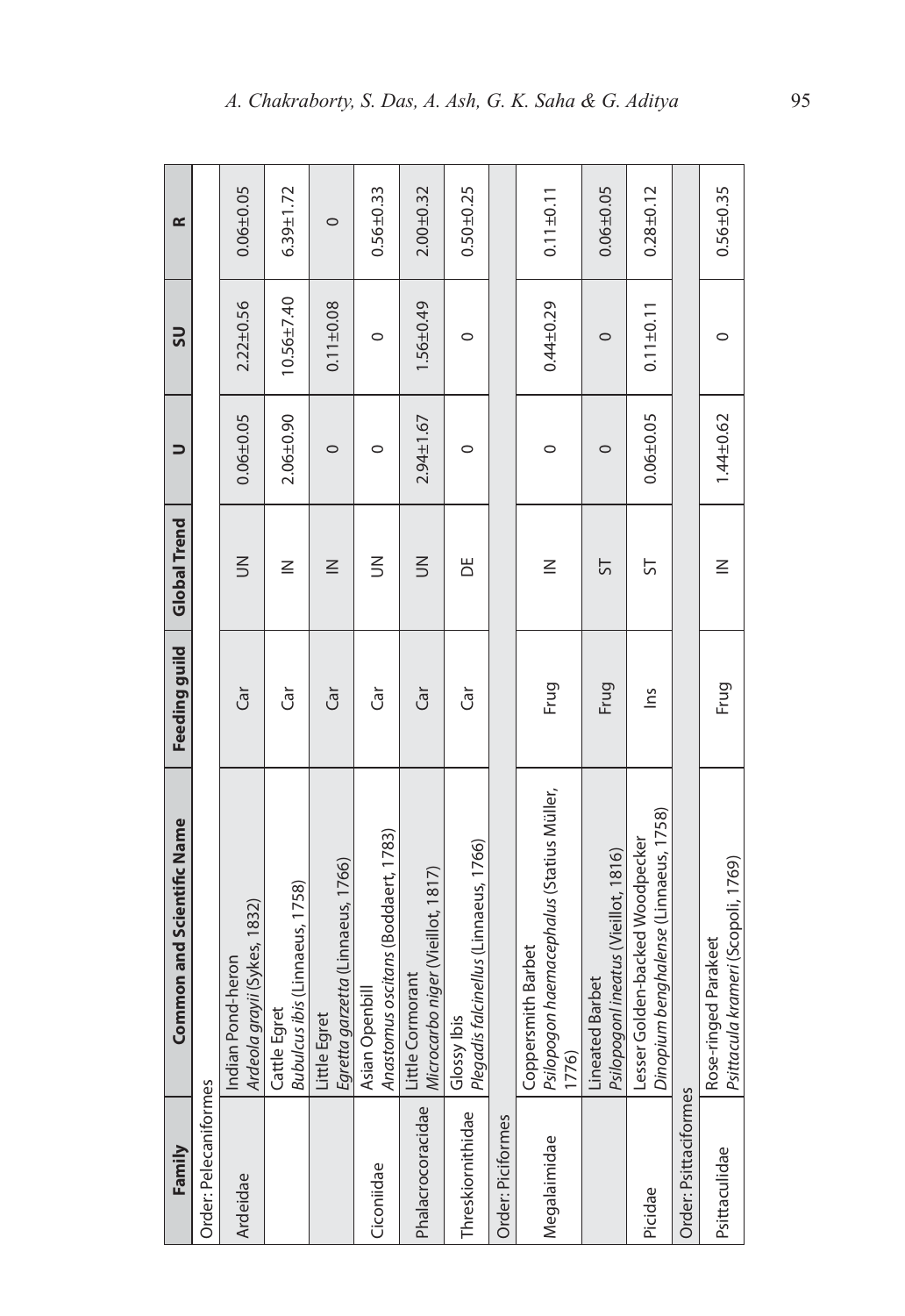





Figure 3. The relative abundance of the different bird family in the suburban (SU), urban (U) and rural (R) station areas sampled during the study period

3. ábra A különböző madárcsaládok relatív abundanciája az elővárosi (SU), városi (U) és a vidéki (R) állomásokon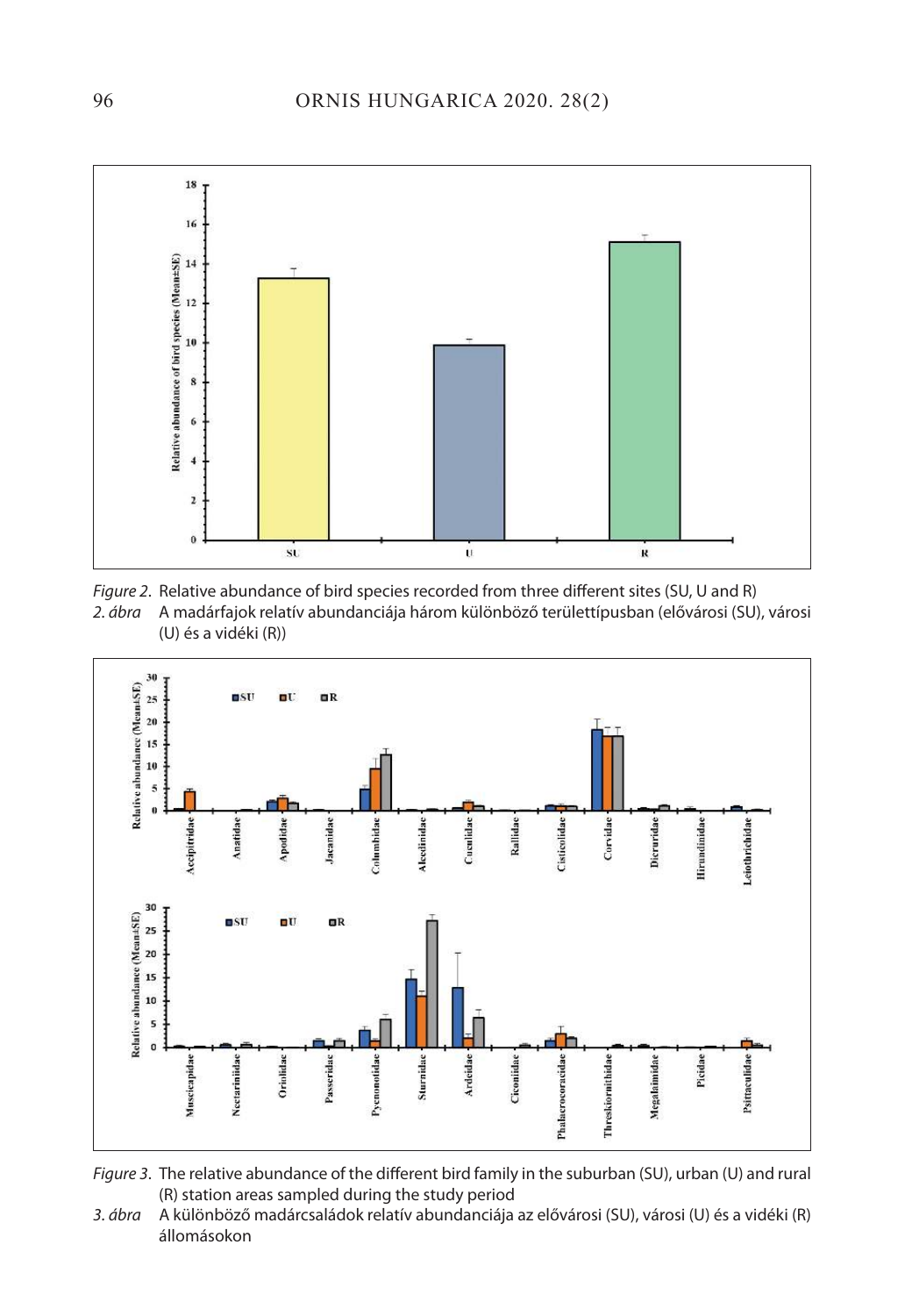



típusonként (elővárosi (SU), városi (U) és a vidéki (R))

During the entire study period, House Crow *(Corvus splendens)* was the most predominant species in all railway stations irrespective of three different landscapes with a relative abundance (mean $\pm$ SE) of 16.5 $\pm$ 2.0 for U, 17.4 $\pm$ 2.5 for SU and 16.2 $\pm$ 1.9 for R areas. Compared to House Crows, in U the abundance of the total number of species was higher for Common Myna *(Acridotheres tristis)* (10.4±0.9) and lowest for *Ardeola grayii* and *Dinopium benghalense* (0.06±0.1 for each). In addition to that, *Acridotheres tristis* was also found in higher abundance (11.0±1.5) in SU followed by *Bubulcus ibis* (10.6±7.4) whereas, minimum relative abundance recorded from species *Centropus sinensis* and *Corvus*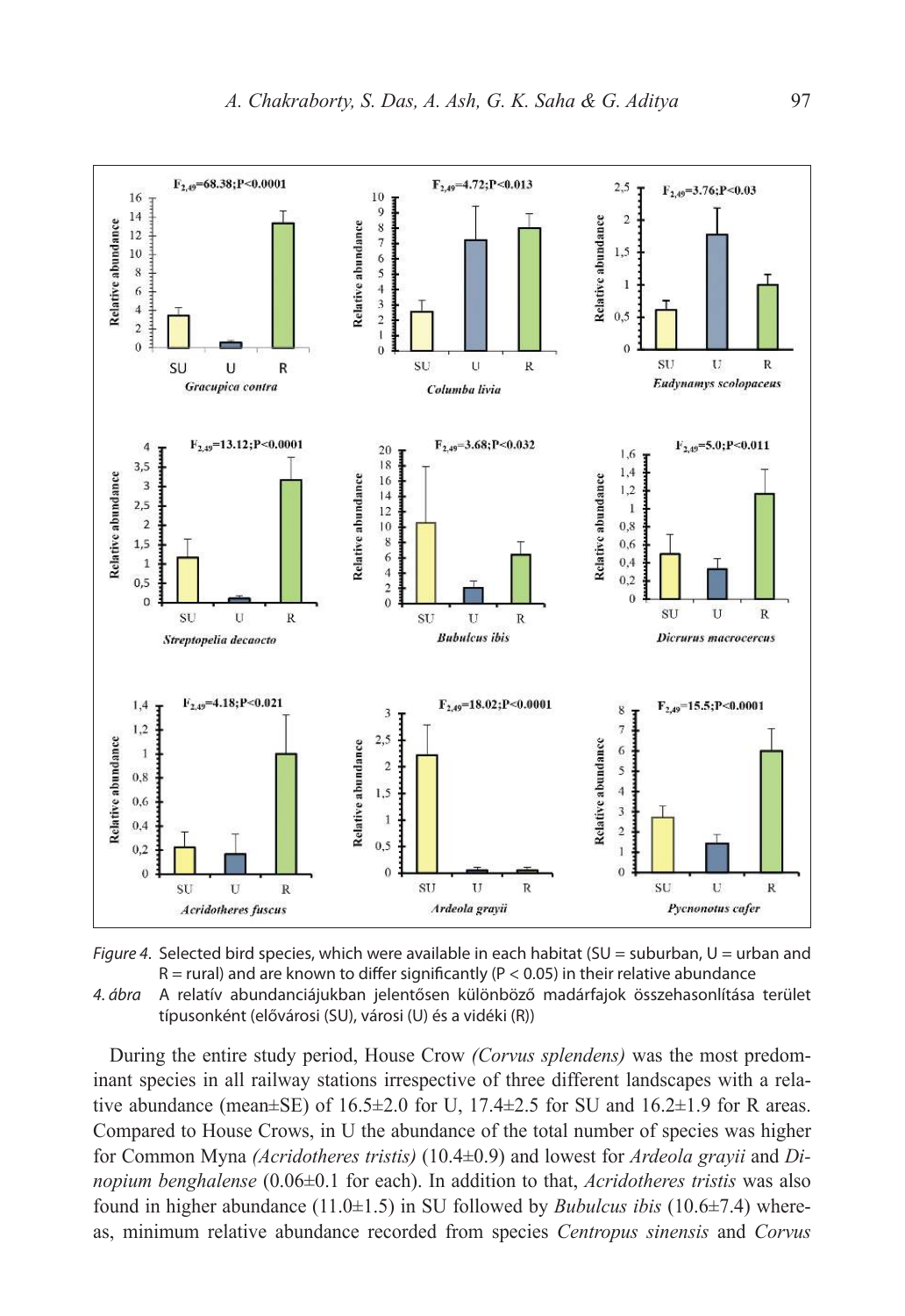*macrorhynchos* with 0.1±0.1, for each. In addition to *Corvus splendens,* the relative abundance of *Gracupica contra* and *Acridotheres tristis* were also higher in R with an abundance of  $13.3\pm1.3$  and  $12.9\pm1.0$ , respectively, although, least relative abundance recorded from species *Pelargopsis capensis, Dendrocitta vagabunda, Oriolus xanthornus, Ardeola grayii, Psilopogon lineatus* each which mean abundance value of 0.06±0.05.

Species based relative abundance in three different areas *(Figure 4)* were analyzed. Significant difference  $(F_{2,49} = 68.38, P < 0.0001)$  was found on the distribution of Asian Pied Starling *(Gracupica contra)* in higher number in rural railway areas and in lowest number in urban railway stations. Rock Dove *(Columba livia)* was found to be more abundant in Rural railway stations and relatively moderate number in urban railway stations and lowest number in suburban railway stations ( $F_{2,49}$ =4.72, P=0.013). Abundance of Red-vented Bulbul *(Pycnonotus cafer)* was found in higher number in rural railway stations and lowest in urban railway station  $(F_{2,49} = 15.5, P < 0.0001)$ , as well as Jungle Myna *(Acridotheres fuscus)* was also found in higher number in rural railway stations and lowest in urban railway stations  $(F_{2,49} = 4.18, P = 0.021)$ . Eurasian Collared Dove *(Streptopelia decaocto)*  $(F_{2,49}=13.12, P<0.0001)$  and Black Drongo *(Dicrurus macrocercus)*  $(F_{2,49}=5.0, P=0.011)$ were found in higher number in the rural area and relative moderate number in semi urban area and were found lowest in urban area. Significant difference in the abundance (F2,49=3.76, P=0.03) of Asian Koel *(Eudynamys scolopaceus)* was found in higher number in urban area and lowest in the semi-urban area. Significant difference in the abundance of Cattle Egret *(Bubulcus ibis)* (F<sub>2,49</sub>=3.68, P=0.032), Indian Pond-Heron *(Ardeola grayii)* (F<sub>2,49</sub>=18.02, P<0.0001), Rufous Treepie *(Dendrocitta vagabunda)* (F<sub>2,49</sub>=4.34, P=0.018)

were also noticed along the urban gradient with their higher availability in suburban railway station areas.Considering the time of surveys that were carried out in the morning (6:00 AM to 9:00 AM) and in the afternoon (3:00 PM to 6:00 PM), depending on the day length when birds were found to be most active, it was reported that expect of two species *(Cypsiurus balasiensis, Halcyon smyrnensis)*, other species did not show significant differences (P>0.05) in both morning and afternoon time irrespective of urban-rural gradient *(Figure 5)*.The number of Asian Palm Swift  $(F_{152}=4.7, P<0.05)$ and White Throated Kingfisher ( $F_{152}$ =5.49, P<0.05) are significantly differ in their abundance in



Figure 5. Relative abundance of bird species observed during different sampling time (M=Morning, AN = Afternoon) from all stations irrespective of rural-urban gradient

5. ábra A reggeli (M) és délutáni (AN) mintavételi órákban megfigyelt relatív abundancia értékek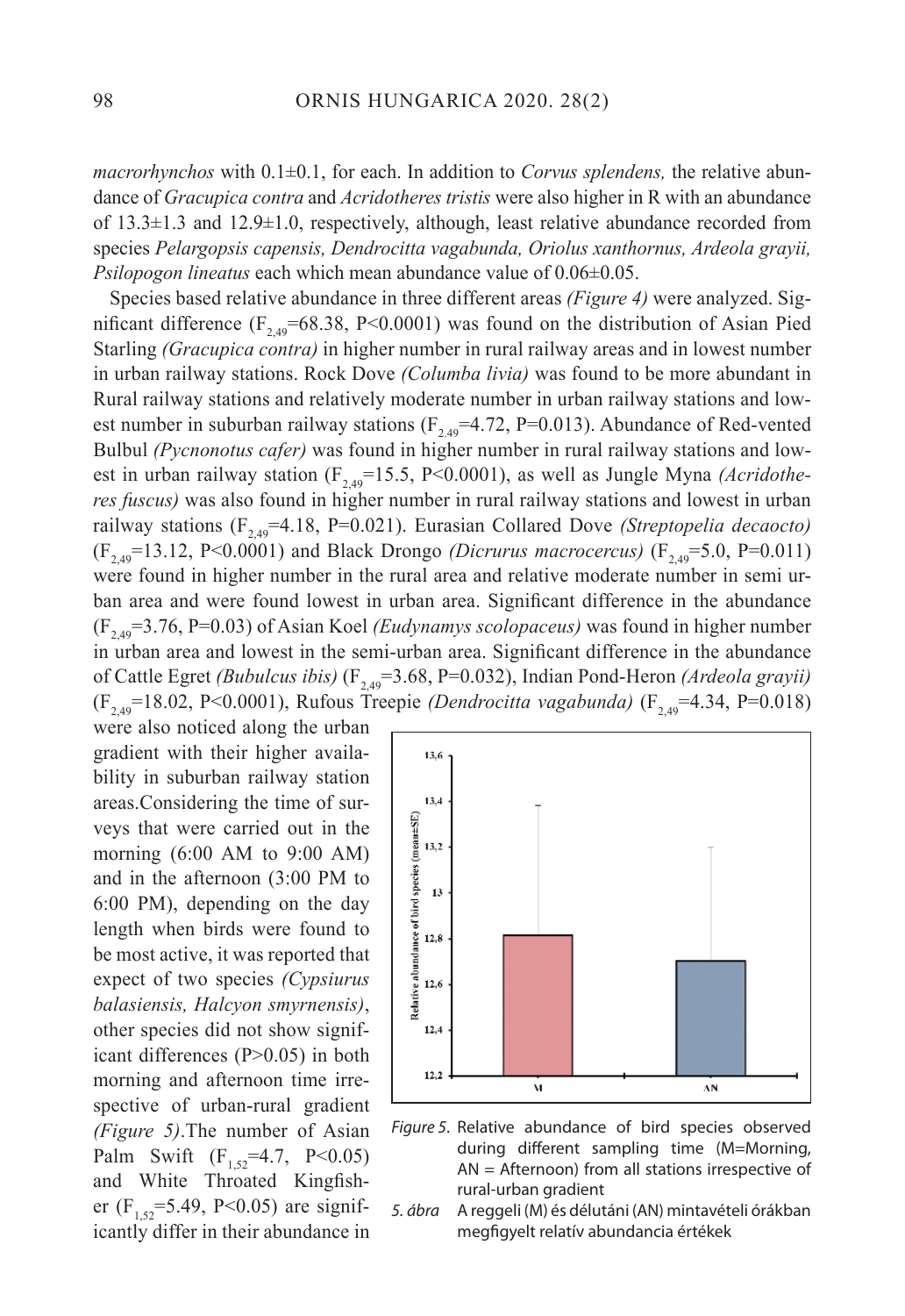

Figure 6. Relative abundance of selected bird species differ significantly (P<0.05) in different sampling time (M = Morning, AN = Afternoon)

6. ábra A mintavételi időszakokban (M = reggel, AN = délután) jelentősen eltérő relatív abundanciájú madárfajok összehasonlítása

between the two times *(Figure 6)*. Asian Palm Swift *(Cypsiurus balasiensis)* is more frequent in number at afternoon than in morning whereas the White Throated Kingfisher *(Halcyon smyrnensis)* is more frequent in morning times (P=0.023).

#### **Global population trends of the recorded species**

By analysing the global population trend it was noted that the railway stations belong to urban regions includes 6 such species of birds known to follow the stable population trend (ST), 9 increasing (IN), 4 with unknown (UN) and notably other 4 species marked to follow the decreasing (DE) population trend, whereas railway stations from suburban regions with 13 such species that are following the ST population trend, 10 with IN, 6 with UN and other 6 species known follow the DE population trend. On the contrary, railway stations from rural regions include 13 bird species that are known to follow the ST population trend, 10 IN, 5 with UN, and remaining 8 species are following the DE population trend (del Hoyo *et al.* 1996).

#### **Analysis of diversity indices**

Along the railway stations of urban-rural gradient, the values of diversity indices recorded *(Table 2)* for bird species as Species richness (S), Shannon diversity index (H'), Simpson's Index of diversity (1-D), evenness (J), Fisher's alpha  $(\alpha)$ , Margalef's Richness index  $(D_{M_0})$ . The highest Shannon diversity index  $(H')$  of birds recorded in railway stations belongs to rural regions  $(2.24\pm0.03)$ , followed by suburban regions  $(2.07\pm0.08)$ and urban regions (1.81 $\pm$ 0.05). Species richness (S) was higher in the rural (15 $\pm$ 0.38) and suburban (13.28 $\pm$ 0.49) rail stations than in the urban rail stations (9.89 $\pm$ 0.30), which showed the lowest species richness amongst three sampling regions. The Simpson's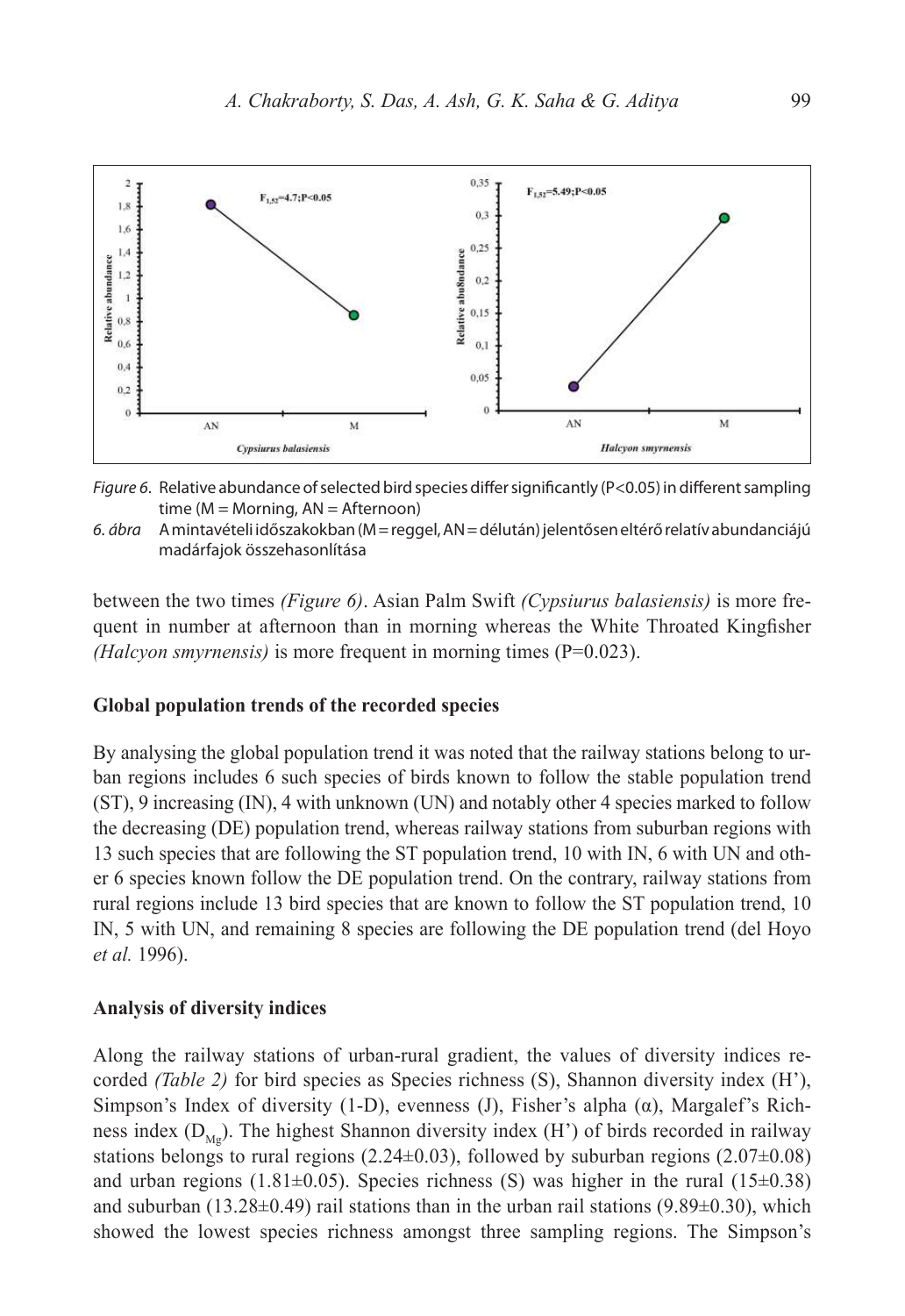| <b>Diversity Indices</b>             | <b>SU</b>        | U               | R                |
|--------------------------------------|------------------|-----------------|------------------|
| Species richness (S)                 | $13.28 \pm 0.49$ | $9.89 \pm 0.30$ | $15.00 \pm 0.38$ |
| Simpson's index of diversity (1-D)   | $0.82 + 0.02$    | $0.79 \pm 0.01$ | $0.86 \pm 0.01$  |
| Shannon diversity index _ (H')       | $2.07 + 0.08$    | $1.81 \pm 0.05$ | $2.24 \pm 0.03$  |
| Evenness (J)                         | $0.80 + 0.02$    | $0.79 + 0.01$   | $0.83 \pm 0.01$  |
| Fisher_ $\alpha$                     | $5.64 \pm 0.47$  | $3.59 \pm 0.16$ | $5.54 \pm 0.18$  |
| Margalef <sub>(D<sub>Mq</sub>)</sub> | $1.73 \pm 0.07$  | $1.28 + 0.04$   | $1.93 \pm 0.05$  |

Table 2. Diversity indices of the bird communities recorded from three different habitats 2. táblázat A három különböző élőhelyet jellemző diverzitási indexek összehasonlítása

Index, which measures community diversity found to be highest in the railway stations in rural  $(0.86\pm0.01)$  regions, followed by the suburban  $(0.82\pm0.02)$  regions and the urban  $(0.79\pm0.01)$  regions. Shannon evenness (J) is the ratio of H' to  $H_{\text{max}}$ , a measure of species evenness found higher in the railway stations that come under rural  $(0.83\pm0.01)$  and suburban (0.8 $\pm$ 0.02) regions as compared to urban (0.79 $\pm$ 0.01) regions. The results revealed that railway stations from rural and suburban regions were highly species-rich as compared to urban regions and further demonstrate that from rural to urban matrices, species diversity and richness decreases, showing influences of urbanization on the avian community. Fisher's alpha  $(\alpha)$  is a parametric diversity index to estimate the diversity within the population found to be highest in the suburban  $(5.64\pm0.47)$  railway stations, followed by the rural  $(5.54\pm0.18)$  and urban  $(3.59\pm0.16)$  railway stations. The Margalef's Richness index  $(D_{\text{Mg}})$ , which was used as another measure of species richness also is the highest in rural (1.93±0.05) sampling sites than that of the suburban (1.73±0.07) and urban (1.28±0.04) sites. As revealed through the results of SHE analysis *(Figure 7)*, the relationship among S (species richness), H (information), and E (evenness) in the samples can interpret well and represents higher species richness in the railway stations from the rural and suburban regions than in the urban regions. In addition to the species abundance in samples as a variable for comparison, the rank abundance curves also generated for rail stations belonging to urban-rural gradient *(Figure 8)*, where the species count plotted in descending order for all the species and found to be highest in rural railways, followed by suburban and urban railway station areas. The railway stations from the suburban and rural landscapes were the regions with the most similar species composition. The Jaccard and Sorensen similarity coefficients for these two sampling sites were 0.69 and 0.817, respectively, and were the highest. In contrast, the rural and urban rail stations had Jaccard and Sorensen similarity coefficients of 0.512 and 0.678 respectively, and were the least similar in terms of species composition *(Figure 9a)*. Dendrogram based on the species richness along different railway stations areas of urban, semi-urban and rural landscapes formed two distinct clusters where rural stations and suburban stations clustered together, whereas urban habitat was in a separate cluster *(Figure 9b)*.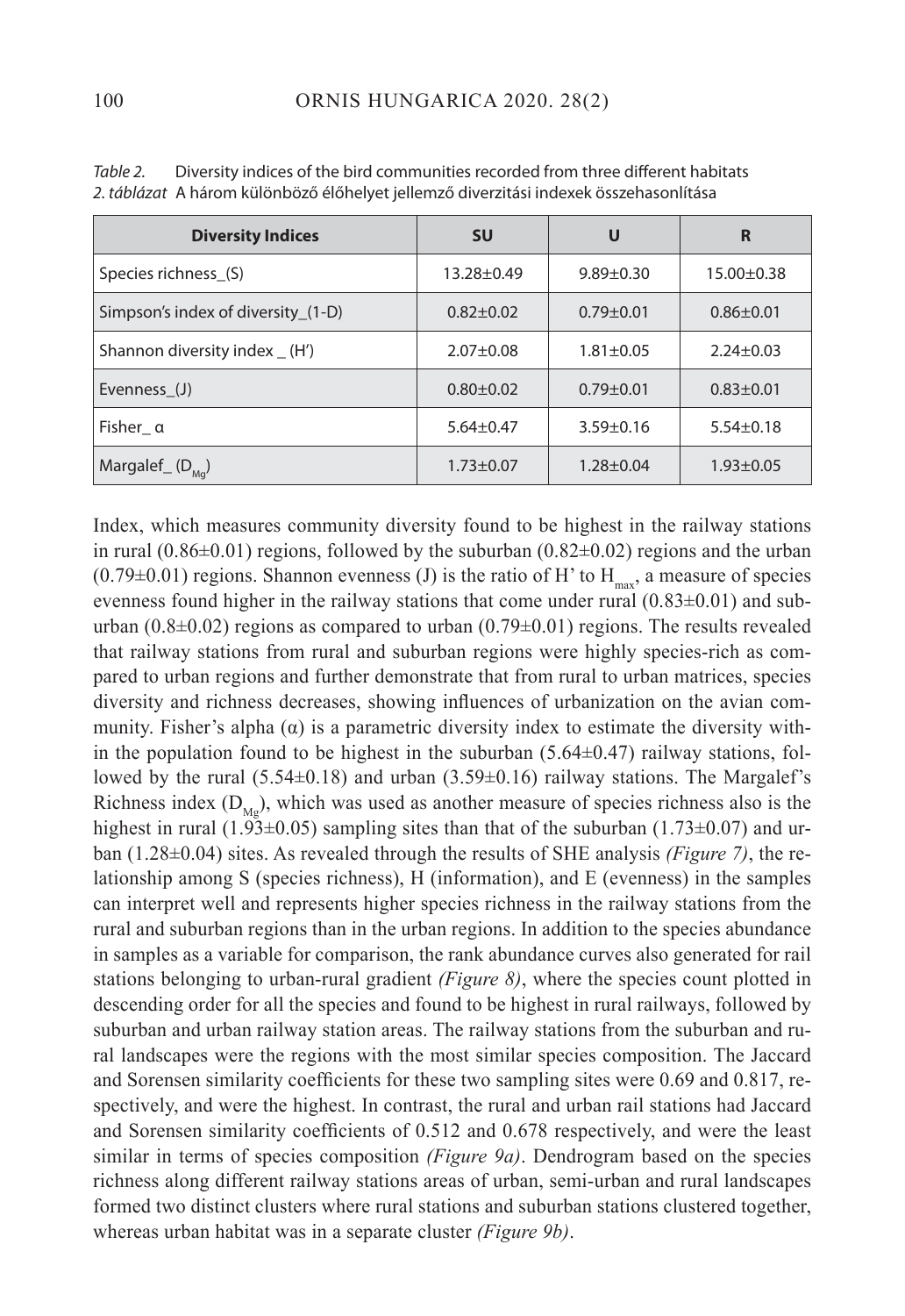

Figure 7. Plot of SHE analysis [S (species richness), H (information) and E (evenness) in the samples] calculated on relative abundance of 43 bird species of three different sites of (A) suburban; (B) urban; (C) rural railway station areas. These represent the turnover of species between sites

7. ábra Az SHE elemzés eredményei (S – fajgazdagság, H – információtartalom, E – egyenletesség) 43 madárfaj relatív abundancia adatainak felhasználásával. A – elővárosi, B – városi, C – vidéki területek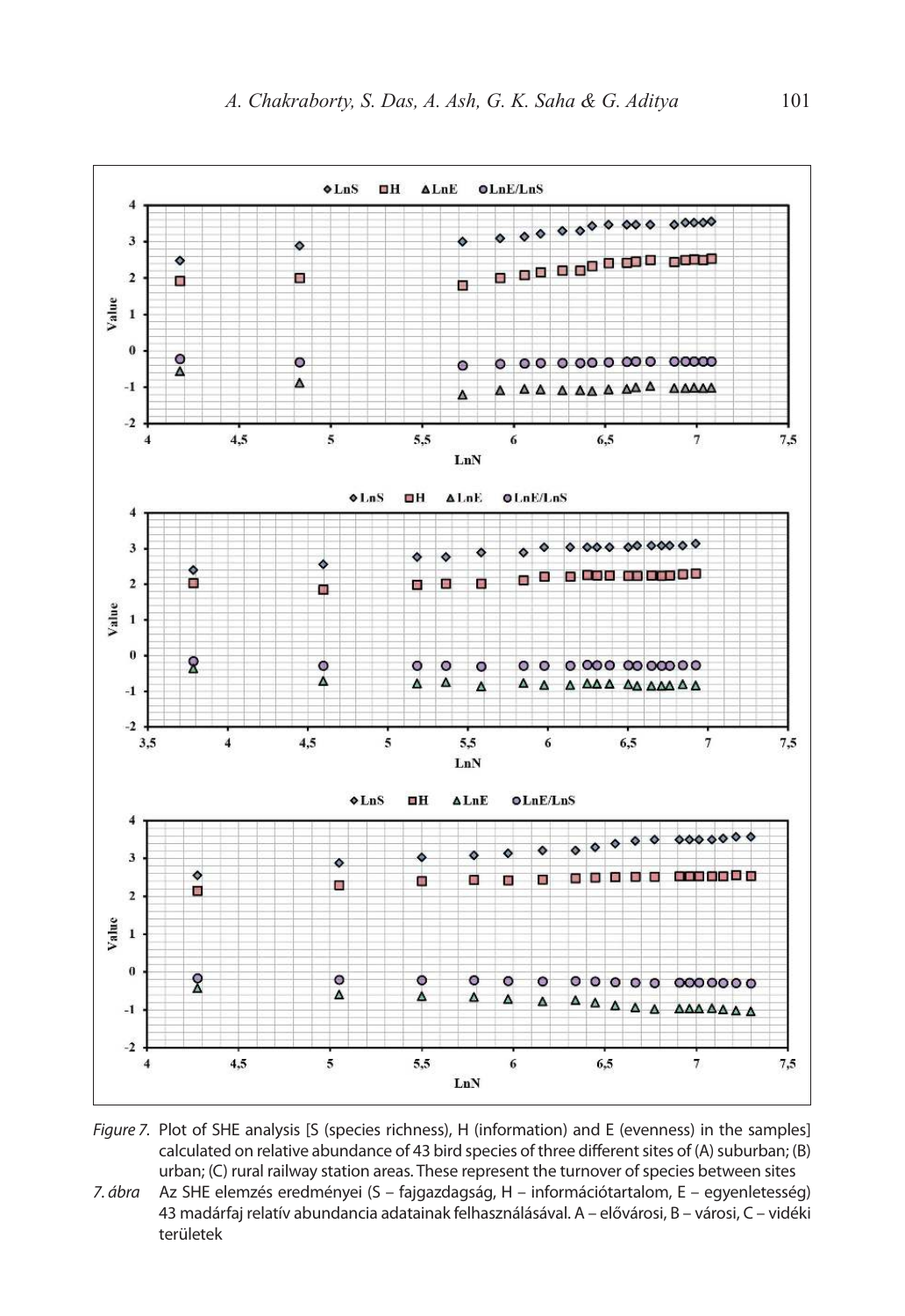

Figure 8. Rank-abundance curve of log (n+1) transformed data of bird species abundance were used to show the rank of bird in suburban, urban and rural sites

8. ábra Rank-abundancia görbe az elővárosi (SU), vidéki (R) és városi (U) madárfajok összehasonlítására



- Figure 9. (A) Sorenson's (Sc) and Jaccard's (Jc) similarity coefficients calculated for different habitats in the study area (U = Urban station areas,  $SU =$  Suburban station areas and R = Rural station areas); (B) Hierarchical cluster analysis of similarity in species composition among the three study areas (SU, U and R)
- 9. ábra (A) Sorenson és Jaccard hasonlósági koefficiensek a három területtípusban. (B) A hierarchikus klaszterelemzés eredménye. U – városi terület, SU – elővárosi terület, R – vidéki terület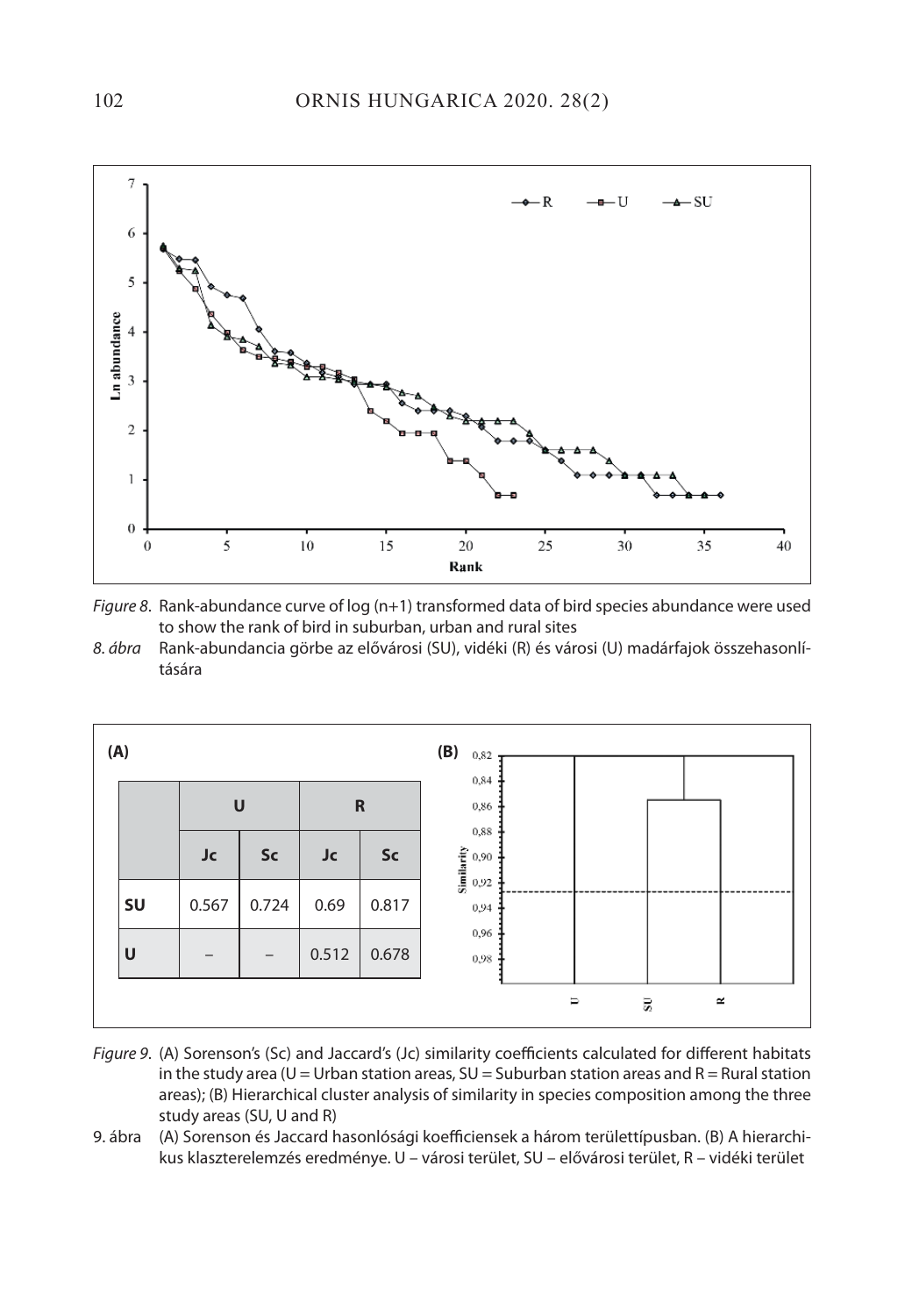## **Feeding guilds of birds**

Analysis of feeding guilds revealed that among the 43 species observed during the entire study period in selected railway stations irrespective of the urban-rural gradient, 16 species (37.2%) were omnivorous, 10 (23.25%) were insectivorous, 8 (18.6%) were carnivorous, 4 (9.3%) were granivorous, 3 (6.98%) were frugivorous, and the remaining 2 bird species (4.65%) were nectarivorous. Omnivores were the most dominant species in suburban (42.86%), urban (39.13%), and rural (36.11%) rail stations, followed by insectivores, with 26.08%, 25.71% and 22.22%, for U, SU and R stations, respectively. Nonetheless, the carnivore bird species recorded in the rural, suburban and urban station areas were 19.44%, 14.28% and 13.04%, respectively, while the granivorous species were highest in rural (17.4%) regions as compared to urban (8.57%) and suburban (8.33%) regions. Nectarivorous species were recorded only from the suburban (5.71%) and rural (5.5%) railways *(Figure 10)*.



Figure 10. Numbers of bird species belong to six foraging guilds (i.e. Car=carnivore, Omn=omnivore, Nect=nectarivore, Gran=granivore, Ins=insectivore and Frug=Frugivore) recorded from the railway stations of suburban, urban and rural areas

10. ábra A hat különböző táplálkozási guildbe (Car = ragadozó, Omn = mindenevő, Nest = nektárfogyasztó, Gran = magevő, Ins = rovarevő, Frug = gyümölcsevő) tartozó madárfajok száma a három különböző területen vizsgált vasútállomásokon (SU – elővárosi, U – városi, R – vidéki)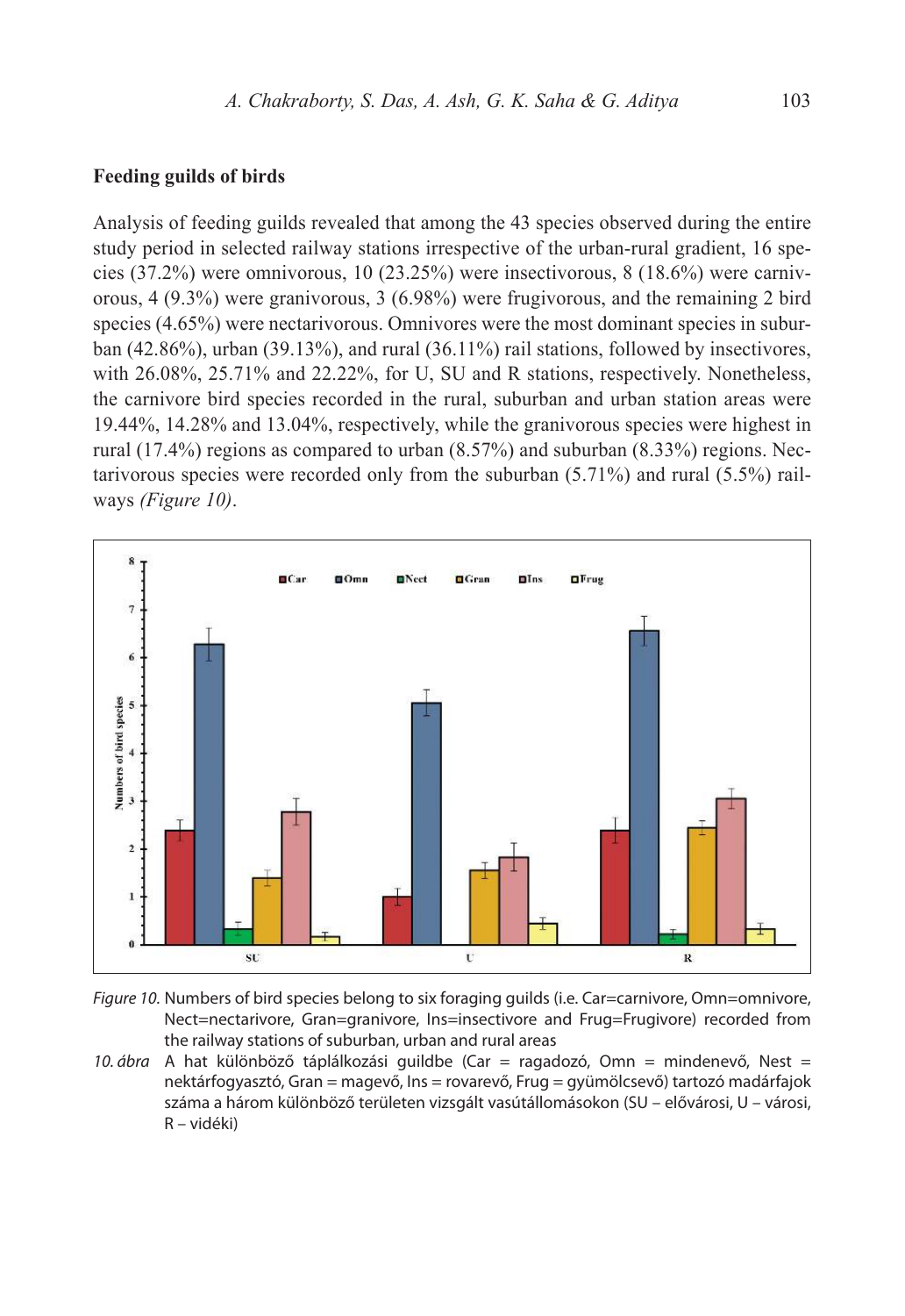# **Discussion**

The assessment of the bird diversity in the railway stations provided imperative information about the species assemblage patterns, variations in species composition, and species-specific abundance and richness in the station areas, much in support of the positive effects of railways on bird assemblages (Li *et al*. 2010, Morelli *et al*. 2014, Wiącek *et al*. 2015, 2019, 2020, Kaiser-Bonk *et al.* 2019). Variations in the bird species composition along the rural-urban gradient context remained similar to the observations made from Kolkata (Sengupta *et al.* 2014, Pal *et al.* 2019) and Amravati (Kale *et al.* 2018a, 2018b), India. During the entire study period, a total of 43 bird species belonging to 12 orders and 26 families were recorded in the railway stations irrespective of the urban-rural gradient, with the dominance of representatives from Passeriformes. The dominance of birds from Sturnidae, Corvidae, Columbidae, and Ardeidae families was observed in each area. While, the relative abundance of Sturnidae and Columbidae were higher in rural railway stations, the abundance of Corvidae was higher in suburban railway station areas. The House Crow *(Corvus splendens)* and the Common Myna *(Acridotheres tristis)* were the predominant species in all railway stations. Considering global population trend of birds, 4 species of urban areas, 6 species in suburban areas and 8 species from rural areas exhibited a decreasing trend in abundance. However, further monitoring is required to confirm the reasons for the decline in the abundance of these bird species. The species richness and the diversity indices of the bird assemblages were highest for the rural railway stations followed by the railway stations of suburban and urban areas. The Jaccard and Sorensen similarity coefficients revealed that the railway stations from the suburban and rural landscapes were the regions with the most similar species composition. In contrast, the rural and urban rail stations were the least similar in terms of species composition. Such patterns appear to be similar to the observations made from Kolkata (Sengupta *et al.* 2014, Pal *et al.* 2019) and Amravati (Kale *et al.* 2018a, 2018b), where the bird species richness were higher in rural areas contrast to the urban areas. In all these studies, a nestedness (Sengupta *et al.* 2014, Kale *et al.* 2018a, Pal *et al.* 2019) pattern were observed where the majority of the species of the urban areas were part of bigger species-rich assemblages of rural areas. Likewise, in the present instance, the species commonness between the rural and urban areas was observed, reflected through the indices of community similarity. Changes in the relative abundance of feeding guild of one bird may influence the abundance of others and thus, affects the community composition of the ecosystem (Barik *et al*. 2019). In this study, we found relatively higher abundance of omnivores in each selected railway stations irrespective of the urban-rural gradient followed by insectivores, while the abundance of other four guilds were the least. In the railway tracks near the forest areas, the insectivores dominate owing to the abundance of the macroinvertebrates like insects, more likely due to the edge effect (Wiącek *et al.* 2020). The granivorous bird species were the most abundant in rural railway stations as compared to urban and suburban station regions. A possible reason might be the presence of the agricultural landscapes along the railway tracks in the rural regions (Hossian  $&$  Aditya 2016). The nectarivorous species were recorded only from the suburban and rural railway station areas and were completely missing in the urban railway stations. Positive effects of manmade infrastructures in course of urbanization on the reproductive success of some wildlife population were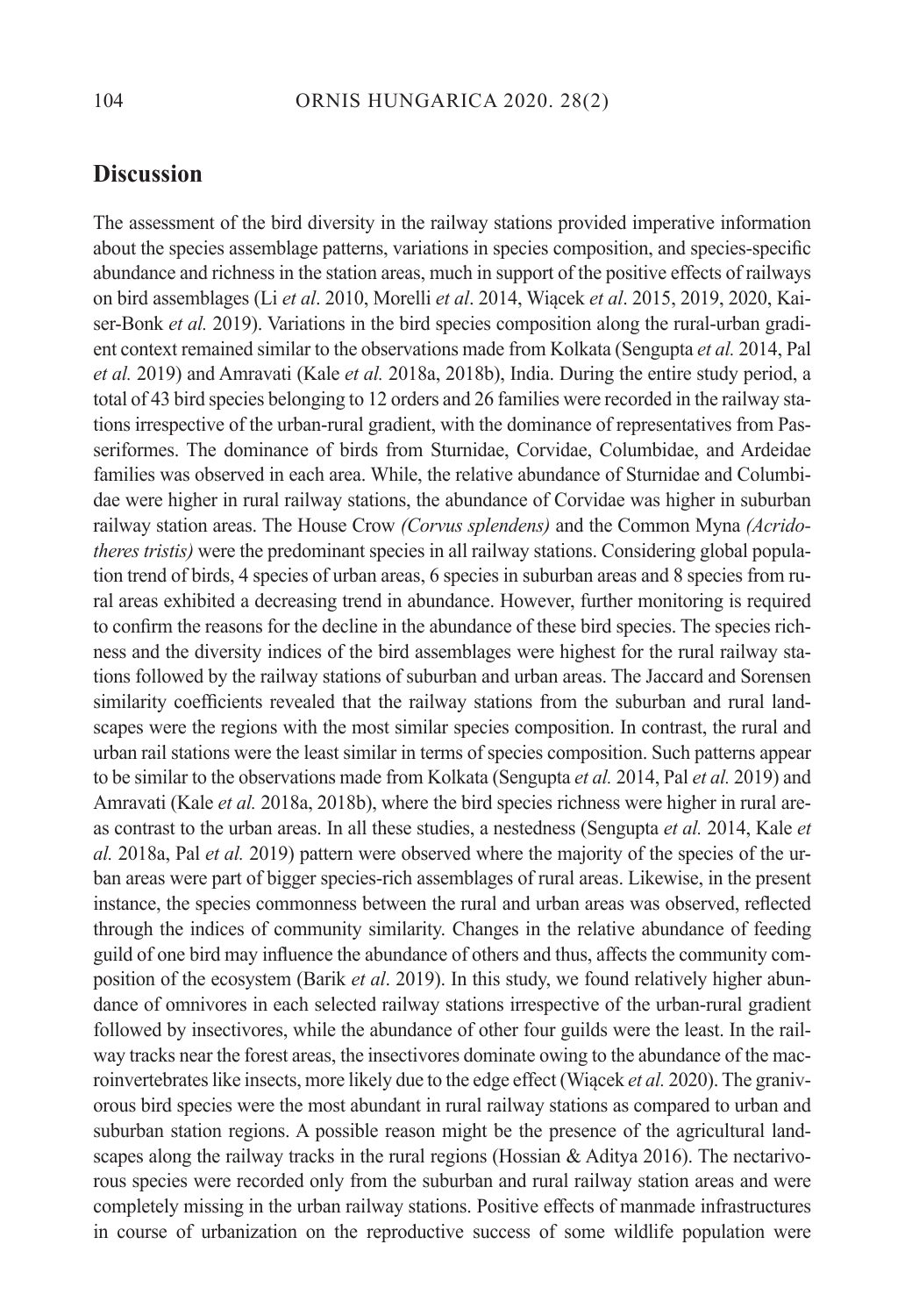reported previously (Cardilini *et al*. 2013). The animals usually preferred to use the roadside constructions and associated structures have the physical and cognitive abilities to endure the possible risk (Fahrig & Rytwinski 2009). Utilization of small territory size, ability to avoid conflict with human activities, high productiveness could provide those animals the adaptability to survive with the anthropogenic interferences. Reduction of predation pressure, occurrence of roadside agriculture practices (Sundar & Kittur 2013, Hossain & Aditya 2016) as well as abundance of vegetation (Morelli *et al.* 2014, Wiącek *et al.* 2015, 2019, 2020, Kaiser-Bonk *et al.* 2019) provide foraging and nesting habitats to make a unique ecological corridor. The power lines, over bridge pillars, station railing borders, lamp posts possibly provide the suitable sites for chasing the prey by carnivores and insectivores (Morelli *et al.* 2014). The anthropogenic constructions somehow attract a large number of opportunist bird species by offering environmental heterogeneity (Morelli *et al.* 2014, Kaiser-Bonk *et al.* 2019, Wiącek *et al.* 2019, 2020). In this study, it was evident that the anthropogenic structures can be utilized to attract species too effectively to increase diversity irrespective to urban-rural gradient. The vegetation near railway station areas acting as ecological corridors for many insects, made these areas suitable for foraging habitat for many insectivorous bird species. It was reported that the passerine species used artificial light along the railway station areas, which increase their activity period. The passerines also used warm surface of station grounds, which could conserve their metabolic energy. Besides, the shrubs, lamp posts, bridges in station areas provide better place to construct nests for these species (Morelli *et al.* 2014). Construction along the railway tract, mainly the electric wires and poles provide suitable place for displaying and singing for the passerines. For granivorous bird species the availability of small stones near railway track could be a source for gastroliths and surface sand on station ground could help the passerine species to accomplish their sand-bathing, helpful for cleaning their feathers (Morelli *et al*. 2014). It was observed that the railway station areas are most suitable territory for rodents as they found it better ground for availability of food and safest hiding place. The availability of rodents and their traffic mortality turns the railway station area as a better foraging ground for carnivorous birds. During the study, it was reported that near the railway tracks, the relative abundance of omnivorous bird species were maximum irrespective of urban-rural gradient. It may be due to the fondness of bird species always to share ecotone environment. In addition to the open agricultural landscape along the railway track, which could provide excellent foraging ground due to the better insulation, higher temperature in station areas reinforce the growth and availability of rodents and invertebrates (Delgado *et al*. 2007). The abundance of various kinds of food along the railway station areas due to the existence of special microclimatic conditions might be qualified as an anthropogenic construction suitable for various bird species occupying different feeding guilds along with the dominance of omnivores due to their inclination towards the marginal habitats, which could provide them an ecotone environment (Delgado *et al*. 2007, Barbaro *et al*. 2014). Diverse and more affluent vegetation near the railway tracks provide most favourable habitat for a large number of invertebrate populations (Vermeulen 1994), which attracted various insectivorous birds species towards that ecotone environment. Though the noise from busy roadside traffic provides negative impact on many bird species (Rheindt 2003, Summers *et al.* 2011), in our study, we did not observe any negative interactions with the train movements to their surroundings. Such bird species frequently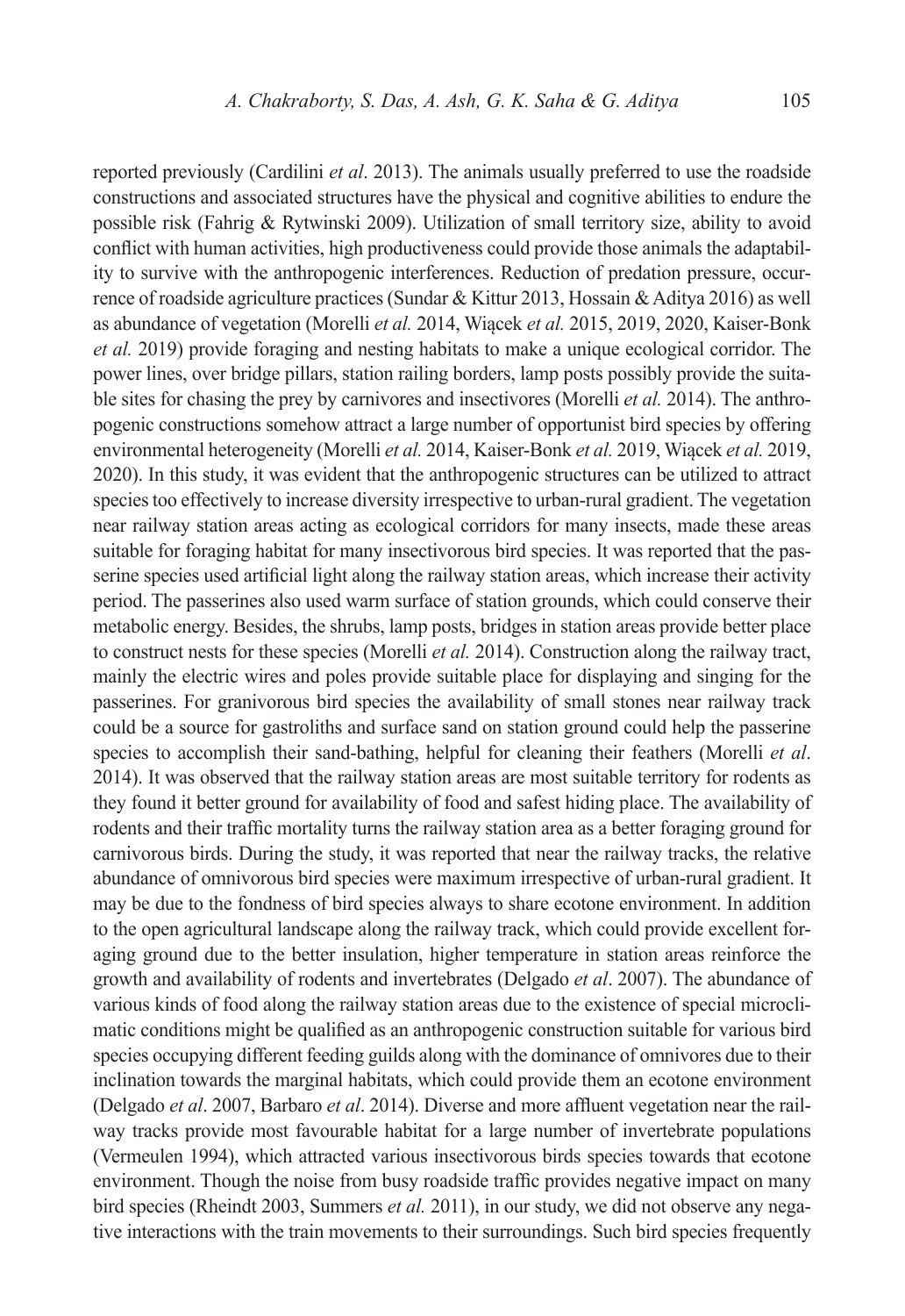observed in station areas did not react much in response to the noise made by the movement of trains through the station (Wiącek *et al*. 2015, 2019, 2020).

In the present observations, the railway stations across urban-rural gradient appear to bear a positive impact on the bird species assemblages. Considerable extent of taxonomic and functional diversity of birds was observed across the urban-rural gradient with prominent differences in the rural against the urban areas. Such observations tally with the characteristic bird species assemblages in urban areas (Pollack *et al.* 2017, Rodriguez *et al.* 2018, Filloy *et al.* 2019) and the differences in the urban and rural context (Sengupta *et al.* 2014, Kale *et al.* 2018a, 2018b, Pal *et al.* 2019). In the present study, higher diversity and species richness were observed in thesuburban and rural station areas than that of urban areas. Higher species richness and diversity index in periurban and suburban landscape as well as railway construction suggests human constructions are attractive to numerous bird species (Sandilyan & Sudha 2013). On the basis of the habitat requirements, species can be divided into two groups. Some species that are highly accustomed to human activities and those with special habitat requirements (Fernández-Juricic 2000). Birds accustomed to stay with the human activities are not usually afraid of human activities rather they usually preferred such constructions like railway stations, bridges, light posts, which potentially have positive effects on their population to provide nesting sites, alternative feeding habitat increase habitat heterogeneity to support more species. Perhaps, these factors contributed to the abundance of the birds in the railway stations observed in the present instance, where, densely populated areas or agricultural landscapes in the adjacent regions were a redundant feature. As an extension to the present observation, the biotic homogenization (Pal *et al.* 2019) and the nestedness pattern (Sengupta *et al.* 2014) of the bird species assemblages in the railway associated landscapes can be explored to promote sustenance of the birds in the concerned spaces. Nonetheless, the present study substantiates the observations made on the railways associated bird species assemblages in different geographical locations (Morelli *et al.* 2014, Kaiser-Bonk *et al.* 2019, Wiącek *et al.* 2015, 2019, 2020), justifying that railway transportation infrastructures may play more positive role in organizing the bird species assemblages than their negative impacts. However, a gradient of the urban-rural context was also prominent in the assemblage structure and the guild features of the birds occurring in different railway stations considered in the study. Observations of the present study provide a foundation to consider the railway infrastructure of West Bengal and similar regions of India to be a prospective organizer of the bird species assemblages and thus, suitable for conservation initiatives.

## **Acknowledgement**

The authors acknowledge the constructive comments of two anonymous reviewers in enhancement of the quality of the manuscript to its present form. The authors express thanks and gratitude to Dr. Tibor Csörgő, Editor-in-Chief, for his kind cooperation and helpful suggestions in formatting the manuscript to the present form. The authors acknowledge the respective Heads, Department of Zoology, University of Calcutta and The University of Burdwan for the facilities provided, including DST-FIST, and UGC-UPE II, Government of India.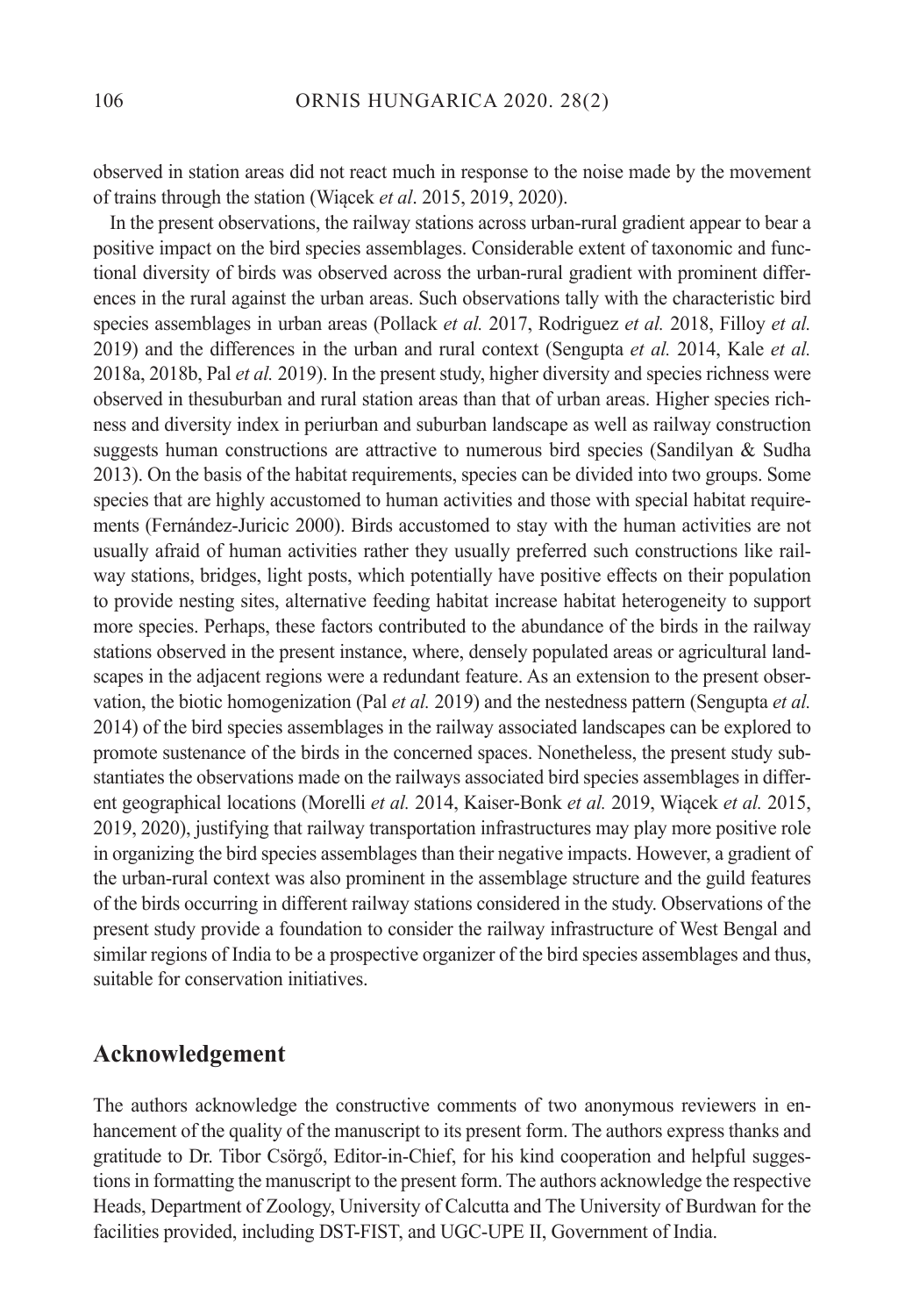#### **References**

Addinsoft, S. A. R. L. 2010. XLSTAT software, version 9.0. – Addinsoft, Paris, France

- Aich, A. & Mukhopadhyay, S. 2008. Comparison of avifauna at the edges of contrasting forest 475 patches in Western Ghat Hills of India. – The Ring 30: 71–79. DOI: 10.2478/v10050-008-0001-6
- Ali, S. & Ripley, S. D. 1980. Handbook of the birds of India and Pakistan, together with those of Bangladesh, Nepal, Bhutan, and Sri Lanka. – Oxford University Press, Delhi, India
- Ali, S. 1996. The book of Indian birds. Oxford University Press, USA
- Barbaro, L., Giffard, B., Charbonnier, Y., van Halder, I. & Brockerhoff, E. G. 2014. Bird functional diversity enhances insectivory at forest edges: a transcontinental experiment. – Diversity and Distributions 20(2): 149–159. DOI: 10.1111/ddi.12132
- Barik, S., Mazumder, S. & Saha, G. K. 2019. Composition and richness of avifauna in a suburban landscape of mid West Bengal, India. – In: Sanyal, A. K. (eds.) Wings of Life, Seminar & Public Lecture Series, pp. 178–207. The Asiatic Society, Kolkata, India
- Basavarajappa, S. 2006. Avifauna of agro-ecosystems of Maidan area of Karnataka. Zoos' Print Journal 21(4): 2217–2219. DOI: 10.11609/JoTT.ZPJ.1277.2217-9
- Beissinger, S. R. & Osborne, D. R. 1982. Effects of urbanization on avian community organization. The Condor 84(1): 75–83. DOI: 10.2307/1367825
- Benítez-López, A., Alkemade, R. & Verwij, P. A. 2010. The impacts of roads and other infrastructure on mammal and bird populations: A meta-analysis. – Biological Conservation 143(6): 1307–1316. DOI: 10.1016/j. biocon.2010.02.009
- Bibby, C. J. 1999.Making the most of birds as environmental indicators. Ostrich 70(1): 81–88. DOI: 10.1080/00306525.1999.9639752
- Bibby, C. J., Burgess, N. D., Hill, D. A. & Mustoe, S. 2000. Bird census techniques. 2<sup>nd</sup> ed. Elsevier, Academic Press, UK., pp. 302.
- Blair, R. B. 1996. Land use and avian species diversity along an urban gradient. Ecological Applications 6(2): 506–519. DOI: 10.2307/2269387
- Borad, C., Mukherjee, A. & Parasharya, B. 2001. Damage potential of Indian SarusCrane in paddy crop agroecosystem in Kheda district Gujarat, India. – Agriculture, Ecosystems & Environment 86(2): 211–215. DOI: 10.1016/S0167-8809(00)00275-9
- Borda-de-Água, L., Barrientos, R., Beja, P. & Pereira, H. M. 2017. Railway ecology. In: Borda-de-Água, L., Barrientos, R., Beja, P. & Pereira, H. M. (eds.) Railway Ecology. – Springer, Cham, pp. 3–7.
- Bradford, D. F., Franson, S. E., Neale, A. C., Heggem, D. T., Miller, G. R. & Canterbury, G. E. 1998. Bird species assemblages as indicators of biological integrity in Great Basin rangeland. – Environmental Monitoring and Assessment 49(1): 1–22. DOI: 10.1023/A:1005712405487
- Browder, S. F., Johnson, D. H. & Ball, I. 2002. Assemblages of breeding birds as indicators of grassland condition. – Ecological Indicators 2(3): 257–270. DOI: 10.1016/S1470-160X(02)00060-2
- Buckland, S. T., Anderson, D. R., Burnham, K. P. & Laake, J. L. 1993. Distance sampling: estimating abundance of biological populations. – Chapman and Hall, London
- Buzas, M. A. & Hayek, L. A. 1998. SHE analysis for biofacies identification. The Journal of Foraminiferal Research 28(3): 233–239.
- Canterbury, G. E., Martin, T. E., Petit, D. R., Petit, L. J. & Bradford, D. F. 2000. Bird communities and habitat as ecological indicators of forest condition in regional monitoring. – Conservation Biology 14(2): 544– 558. DOI: 10.1046/j.1523-1739.2000.98235.x
- Cardilini, A. P., Weston, M. A., Nimmo, D. G., Dann, P. & Sherman, C. D. H. 2013. Surviving in sprawling suburbs: suburban environments represent high quality breeding habitat for a widespread shorebird. – Landscape Urban Planning 115: 72–80. DOI: 10.1016/j.landurbplan.2013.04.001
- Chace, J. F. & Walsh, J. J. 2006.Urban effects on native avifauna: a review. Landscape and Urban Planning 74(1): 46–69. DOI: 10.1016/j.landurbplan.2004.08.007
- Chamberlain, D. E., Cannon, A. R., Toms, M., Leech, D. I., Hatchwell, B. & Gaston, K. 2009. Avian productivity in urban landscapes: a review and meta-analysis. – Ibis 151(1): 1–18. DOI: 10.1111/j.1474- 919X.2008.00899.x
- Chatterjee, A., Adhikari, S., Barik, A. & Mukhopadhyay, S. K. 2014. The mid-winter assemblage and diversity of bird populations at Patlakhawa Protected Forest, Coochbehar, West Bengal, India. – The Ring 35(1): 31–53. DOI: 10.2478/ring-2013-0002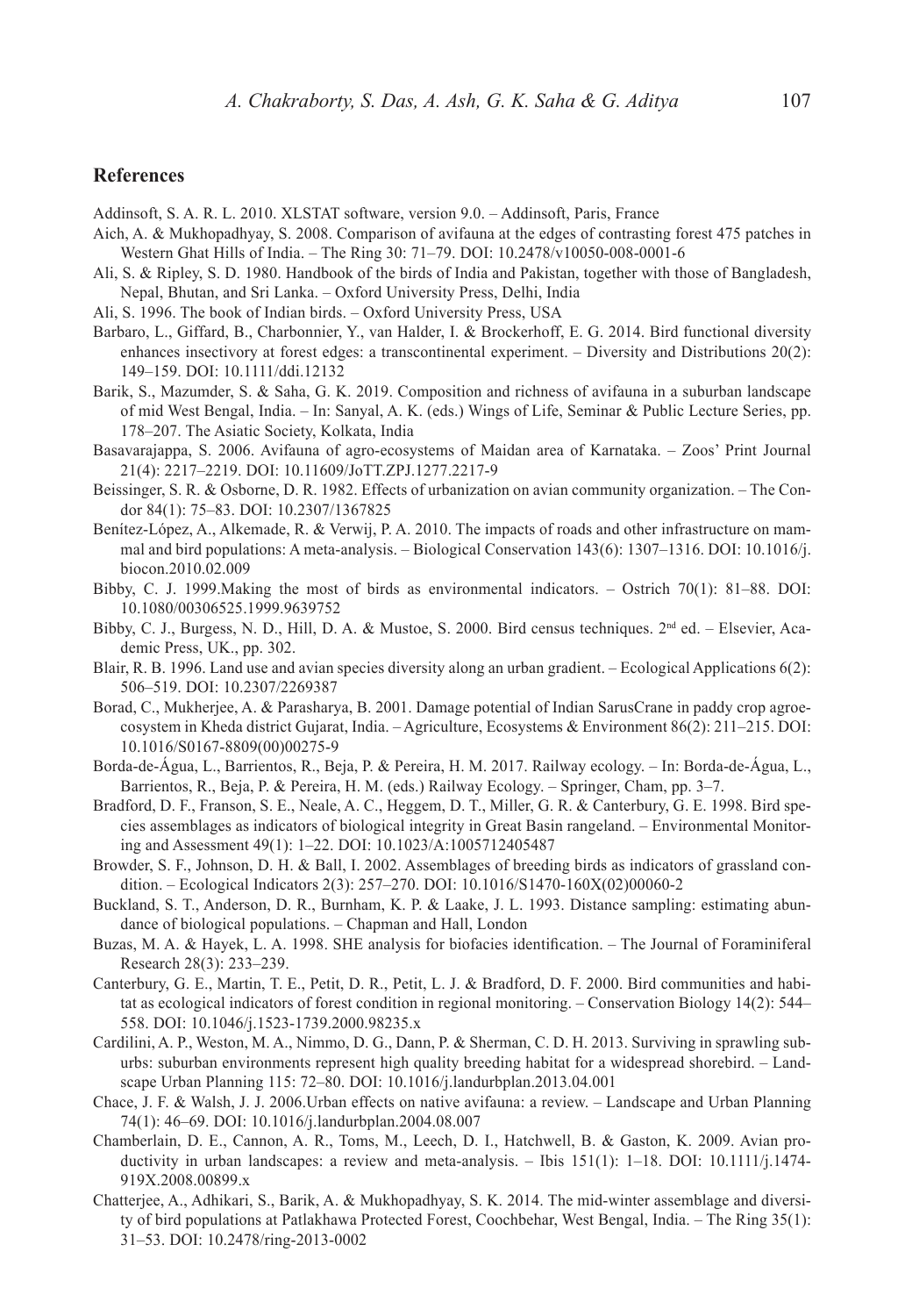- DeGregorio, B. A., Weatherhead, P. J. & Sperry, J. H. 2014. Power lines, roads, and avian nest survival: effects on predator identity and predation intensity. – Ecology and Evolution 49(9): 1589–1600. DOI: 10.1002/ece3.1049
- del Hoyo, J., Elliott, A. & Sargatal, J. 1996. Handbook of the Birds of the World, Vol. 3. Hoatzin to Auks. Lynx Edicions, Barcelona
- Delgado, J. D., Arroyo, N. L., Arevalo, J. R. & Fernandez-Palacios, J. 2007. Edge effect of roads on temperature, light, canopy cover, and canopy height in laurel and pine forests. – Landscape and Urban Planning 81(4): 328– 340. DOI: 10.1016/j.landurbplan.2007.01.005
- Dhindsa, M. S. & Saini, H. K. 1994. Agricultural ornithology: an Indian perspective. Journal of Biosciences 19(4): 391–402. DOI: 10.1007/BF02703176
- Eeva, T., Tanhuanpää, S., Råbergh, C., Airaksinen, S., Nikinmaa, M. & Lehikoinen, E. 2000. Biomarkers and fluctuating asymmetry as indicators of pollution-induced stress in two hole-nesting passerines. – Functional Ecology 14(2): 235–243. DOI: 10.1046/j.1365-2435.2000.00406.x
- Fahrig, L. & Rytwinski, T. 2009. Effects of roads on animal abundance: an empirical review and synthesis. Ecology and Society 14(1): 1–20.
- Fernández-Juricic, E. 2000. Avifaunal use of wooded streets in an urban landscape. Conservation Biology 14(2): 513–521. DOI: 10.1046/j.1523-1739.2000.98600.x
- Filloy, F., Zurita, G. A. & Bellocq, M. I. 2019. Bird diversity in urban ecosystems: the role of the biome and land use along urbanization gradients. – Ecosystems 22(1): 213–227. DOI: 10.1007/s10021-018-0264-y
- Fraixedas, S., Lindén, A., Piha, M., Cabeza, M. & Gregory, R. 2020. A state-of-the-art review on birds as indicators of biodiversity: advances, challenges and future directions. – Ecological Indicators 118: 106728. DOI: 10.1016/j.ecolind.2020.106728
- Gering, J. C. & Blair, R. B. 1999.Predation on artificial bird nests along an urban gradient: predatory risk or relaxation in urban environments? – Ecography 22(5): 532–541. DOI: 10.1111/j.1600-0587.1999.tb01283.x
- Gilbert, O. 2012. The Ecology of Urban Habitats. Springer Science & Business Media
- Gregory, R. D., Noble, D., Field, R., Marchant, J., Raven, M. & Gibbons, D. W. 2003.Using birds as indicators of biodiversity. – Ornis Hungarica 12–13: 11–24.
- Grimmett, R., Inskipp, C. & Inskipp, T. 2016. Birds of the Indian Subcontinent: India, Pakistan, Sri Lanka, Nepal, Bhutan, Bangladesh and the Maldives. – Bloomsbury India, pp. 448.
- Haggard, W. H. 1990. Urban weather. International Journal of Environmental Studies 36(1–2): 73–82. DOI: 10.1080/00207239008710584
- Haskell, D. G., Knupp, A. & Schneider, M. 2001. Nest predator abundance and urbanization. In: Marzluff, J. M., Bowman, R. & Donnelly, R. (eds.) Avian Ecology and Conservation in an Urbanizing World. – Springer, New York, pp. 243–258.
- Hossain, A. & Aditya, G. 2016. Avian diversity in agricultural landscape: records from Burdwan, West Bengal, India. – Proceedings of the Zoological Society 69(1): 38–51. DOI: 10.1007/s12595-014-0118-3
- Hutto, R. L., Pletschet, S. M. & Hendricks, P. 1986. A fixed-radius point count method for nonbreeding and breeding season use. – The Auk 103(3): 593–602. DOI: 10.1093/auk/103.3.593
- Issa, M. A. 2019. Diversity and abundance of wild birds species' in two different habitats at Sharkia Governorate, Egypt. – The Journal of Basic and Applied Zoology 80(1): 1–7. DOI: 10.1186/s41936-019-0103-5
- Kaiser-Bonk, J., Skórka, P., Bonk, M., Lenda, M., Rożej-Pabijan, E., Wantuch, M. & Moroń, D. 2019. The effect of railways on bird diversity in farmland. – Environmental Science and Pollution Research 26(30): 31086–31098. DOI: 10.1007/s11356-019-06245-0
- Kale, M., Ferrante, M., Dudhe, N., Kasambe, R., Trukhanova, I. S., Ivanova, T., Bhattacharya, P. & Lövei, G. I. 2018a Nestedness of bird assemblages along an urbanisation gradient in Central India. – Journal of Urban Ecology 4(1): 1–8. DOI: 10.1093/jue/juy017
- Kale, M., Dudhe, N., Ferrante, M., Ivanova, T., Kasambe, R., Trukhanova, I. S., Bhattacharya, P. & Lövei, G. I. 2018b The effect of urbanization on the functional and scale-sensitive diversity of bird assemblages in Central India. – Journal of Tropical Ecology 34(6): 341–350. DOI: 10.1017/S0266467418000317
- Khan, S. & Naher, H. 2009. Birds in Kurigram district of Bangladesh. Journal of Threatened Taxa 1(4): 245–250. DOI: 10.11609/JoTT.o1698.245-50
- Koskimies, P. 1989. Birds as a tool in environmental monitoring. Annales Zoologici Fennici 26: 153–166.
- Krebs, C. J. 1999. Ecological methodology,  $2<sup>nd</sup>$  ed. Addison Wesley Longman, Menlo Park, CA.
- Kumar, A., Tak, P. C. & Sati, J. P. 2006. Residential, population and conservation status of Indian wetland birds. In: Boere, G. C., Galbraith, C. A. & Stroud, D. A. (eds.) Waterbirds Around the World. – The Stationery Office, Edinburgh, UK., pp. 308–309.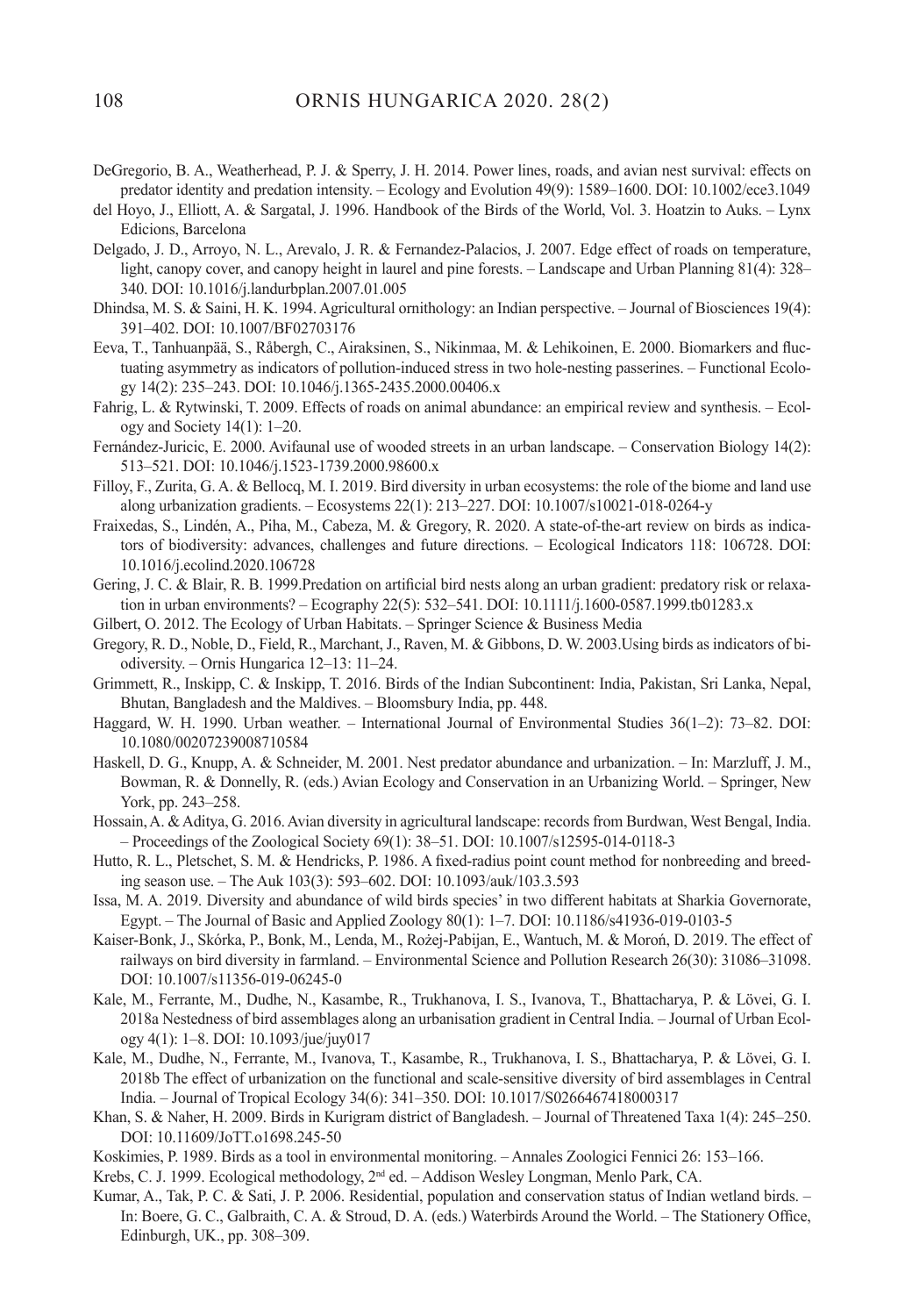- Kumar, P. & Gupta, S. 2013. Status of wetland birds of Chhilchhila Wildlife Sanctuary, Haryana, India. Journal of Threatened Taxa 5(5): 3969–3976. DOI: 10.11609/JoTT.o3158.3969-76
- Lee, P. F., Ding, T. S., Hsu, F. H. & Geng, S. 2004. Breeding bird species richness in Taiwan: distribution on gradients of elevation, primary productivity and urbanization. – Journal of Biogeography 31(2): 307–314. DOI: 10.1046/j.0305-0270.2003.00988.x
- Li, Z., Ge, C., Li, J., Li, Y., Xu, A., Zhou, K. & Xue, D. 2010. Ground-dwelling birds near the Qinghai-Tibet highway and railway. – Transportation Research Part D: Transport and Environment 15(8): 525–528. DOI: 10.1016/j.trd.2010.07.004
- Ludwig, J. A., Quartet, L., Reynolds, J. F. & Reynolds, J. F. 1988. Statistical ecology: a primer in methods and computing, Vol. 1. – Wiley-Interscience Pub., New York
- Magurran, A. E. 1988. Ecological diversity and its measurement. Chapman and Hall, London
- Margalef, R. 1958. Information theory in biology. General Systems Yearbook 3: 36–71.
- Marzluff, J. M. 2001. Worldwide urbanization and its effects on birds. In: Marzluff, J. M., Bowman, R. & Donnelly, R. (eds.) Avian Ecology and Conservation in an Urbanizing World. – Springer, Boston, MA, USA. DOI: 10.1007/978-1-4615-1531-9\_2
- McAleece, N., Gage, J. D. & Lambshead, J. 1997. Biodiversity Professional. The Natural History Museum & The Scottish Association for Marine Science, UK.
- Melles, S., Glenn, S. & Martin, K. 2003. Urban bird diversity and landscape complexity: species-environment associations along a multiscale habitat gradient. – Conservation Ecology 7(1): 5. DOI: 10.5751/ES-00478- 070105
- Morelli, F., Beim, M., Jerzak, L., Jones, D. & Tryjanowski, P. 2014. Can roads, railways and related structures have positive effects on birds? – A review. – Transportation Research Part D: Transport and Environment 30: 21–31. DOI: 10.1016/j.trd.2014.05.006
- Mukherjee, S., Banerjee, S., Saha, G. K., Basu, P. & Aditya, G. 2015. Butterfly diversity in Kolkata, India: An appraisal for conservation management. – Journal of Asia-Pacific Biodiversity 8(3): 210–221. DOI: 10.1016/j. japb.2015.08.001
- Pain, D. J., Gargi, R., Cunningham, A. A., Jones, A. & Prakash, V. 2004.Mortality of globally threatened Sarus Cranes *Grus antigon* from monocrotophos poisoning in India. – Science of the Total Environment 326(1–3): 55–61. DOI: 10.1016/j.scitotenv.2003.12.004
- Pal, M., Pop, P., Mahapatra, A., Bhagat, R. & Hore, U. 2019. Diversity and structure of bird assemblages along urban-rural gradient in Kolkata, India. – Urban Forestry & Urban Greening 38(1): 84–96. DOI: 10.1016/j. ufug.2018.11.005
- Pereira, H. M., Navarro, L. M. & Martins, I. S. 2012. Global biodiversity change: the bad, the good, and the unknown. – Annual Review of Environment and Resources 37: 25–50. DOI: 10.1146/annurev-environ-042911-093511
- Pollack, L., Ondrasek, N. R. & Calisi, R. 2017. Urban health and ecology: the promise of an avian biomonitoring tool. – Current Zoology 63(2): 205–212. DOI: 10.1093/cz/zox011
- Praveen, J., Jayapal, R. & Pittie, A. 2016. A checklist of the birds of India. Indian Birds 11(5–6): 113–172.
- Profillidis, V. A. 2006. Railway Management and Engineering. Ashgate Publishing Company
- Rheindt, F. E. 2003. The impact of roads on birds: does song frequency play a role in determining susceptibility to noise pollution? – Journal für Ornithologie 144(3): 295–306. DOI: 10.1007/BF02465629
- Rodrigues, A. G., Borges-Martins, M. & Zilio, F. 2018. Bird diversity in an urban ecosystem: the role of local habitats in understanding the effects of urbanization. – Iheringia Série Zoologia 108(11): e2018017. DOI: 10.1590/1678-4766e2018017
- Sandilyan, S. & Sudha, M. 2013. Check list of avifauna in between Kutralam and Narasingampattai Railway Track, Tamilnadu, India. – International Journal of Pure and Applied Zoology 1(1): 7–14.
- Şekercioğlu, C. H. 2012a Bird functional diversity and ecosystem services in tropical forests, agroforests and agricultural areas. – Journal of Ornithology 153(1): 153–161. DOI: 10.1007/s10336-012-0869-4
- Şekercioğlu, C. H. 2012b Promoting community-based bird monitoring in the tropics: Conservation, research, environmental education, capacity-building, and local incomes. – Biological Conservation 151(1): 69–73. DOI: 10.1016/j.biocon.2011.10.024
- Sengupta, S., Mondal, M. & Basu, P. 2014. Bird species assemblages across a rural urban gradient around Kolkata, India. – Urban Ecosystems 17(2): 585–596.
- Sorace, A. 2002. High density of bird and pest species in urban habitats and the role of predator abundance. Ornis Fennica 79(2): 60–71.